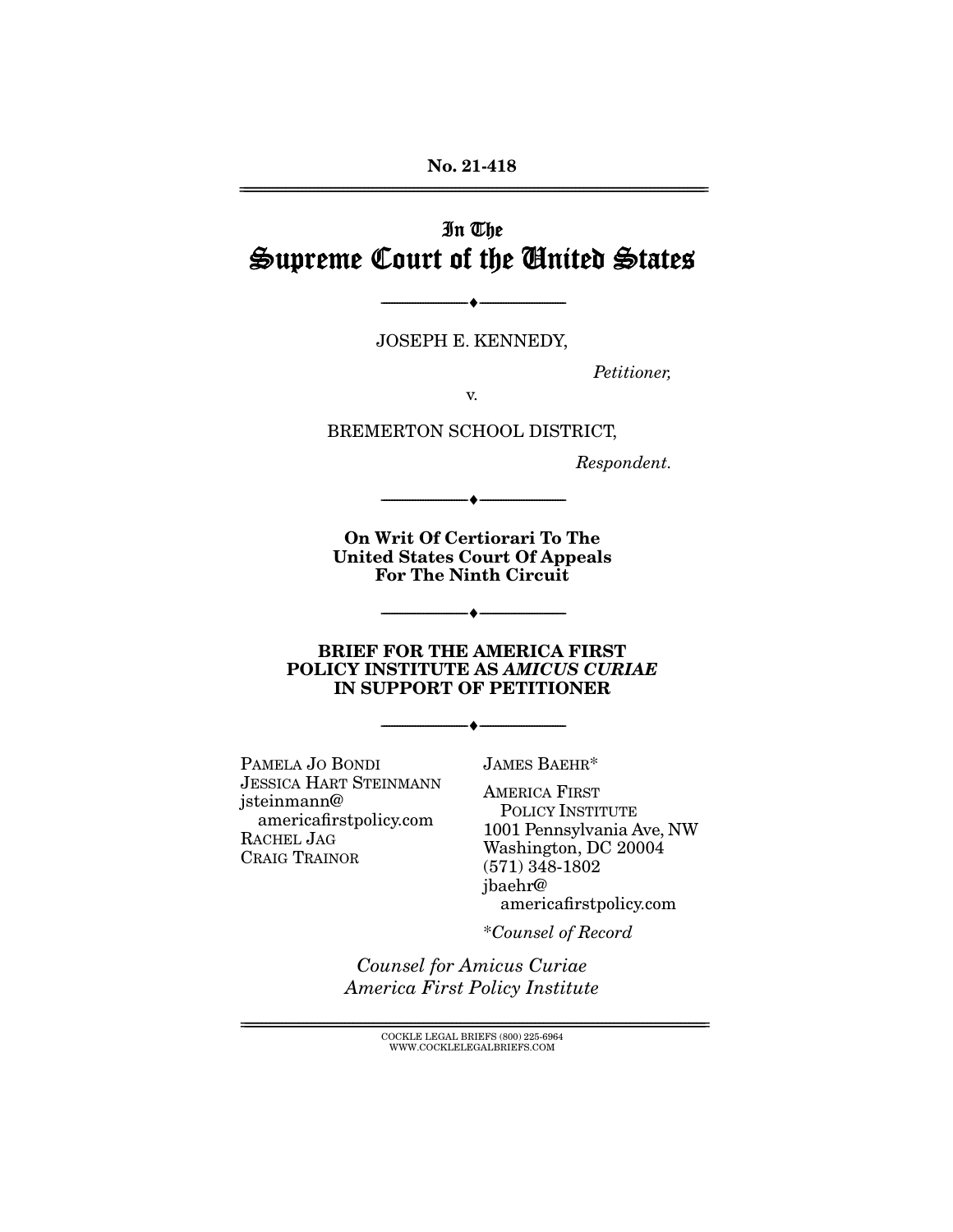# TABLE OF CONTENTS

|                                                                                                                                                                                                                   | $\mathbf{i}$ |
|-------------------------------------------------------------------------------------------------------------------------------------------------------------------------------------------------------------------|--------------|
|                                                                                                                                                                                                                   | ii           |
| INTERESTS OF AMICUS CURIAE                                                                                                                                                                                        | 1            |
| SUMMARY OF THE ARGUMENT                                                                                                                                                                                           | 3            |
|                                                                                                                                                                                                                   | 5            |
| Visible Expressions of Faith in Sports<br>Ι.<br>Cannot Be Unconstitutional When Overt<br>Expressions of Faith in Sports are a<br>"Longstanding" American Practice Whose<br>Historical Lineage Shows No Establish- | 5            |
| Prohibiting Coaches from Engaging in Vis-<br>II.<br>ible, Private Prayer at Public Schools Will<br>Discourage Faithful Coaches and Teachers<br>from Mentoring and Guiding At-Risk                                 |              |
| Youth with Disastrous Consequences                                                                                                                                                                                | 11           |
|                                                                                                                                                                                                                   | 19           |
|                                                                                                                                                                                                                   |              |

### i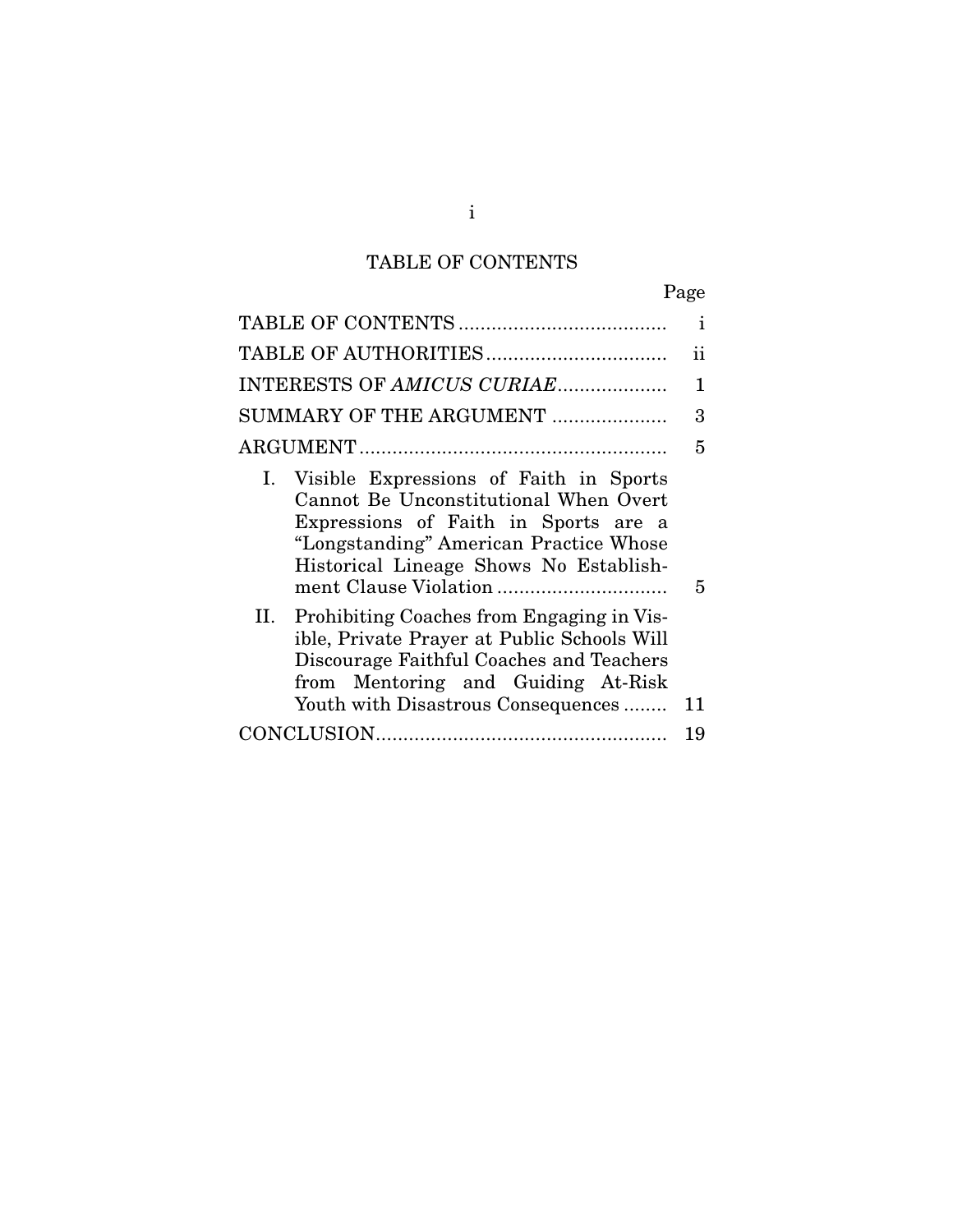## TABLE OF AUTHORITIES

ii

Page

## CASES

| Am. Legion v. Am. Humanist Ass'n, 139 S. Ct.<br>2067, 204 L. Ed. 2d 452 (2019)  5, 10, 11, 12       |
|-----------------------------------------------------------------------------------------------------|
| Bethel Sch. Dist. v. Fraser, 478 U.S. 675, 106<br>S. Ct. 3159, 92 L. Ed. 2d 549 (1986) 12           |
| Kennedy v. Bremerton Sch. Dist., No. 20-35222,<br>2021 U.S. App. LEXIS 21253 (9th Cir. July 19,     |
| Marsh v. Chambers, 463 U.S. 783, 103 S. Ct.                                                         |
| $McCreary$ Cnty. v. $ACLU$ , 545 U.S. 844, 125 S. Ct.                                               |
| Rutan v. Republican Party, 497 U.S. 62, 110<br>S. Ct. 2729, 111 L. Ed. 2d 52 (1990) 11              |
| Santa Fe Indep. Sch. Dist. v. Doe, 530 U.S. 290,<br>120 S. Ct. 2266, 147 L. Ed. 2d 295 (2000) 3, 11 |
| Town of Greece v. Galloway, 572 U.S. 565, 134<br>S. Ct. 1811, 188 L. Ed. 2d 835 (2014) 5, 6         |
| <b>STATUTES AND RULES</b>                                                                           |
|                                                                                                     |
|                                                                                                     |

Sup. Ct. R. 37(6) ............................................................ 1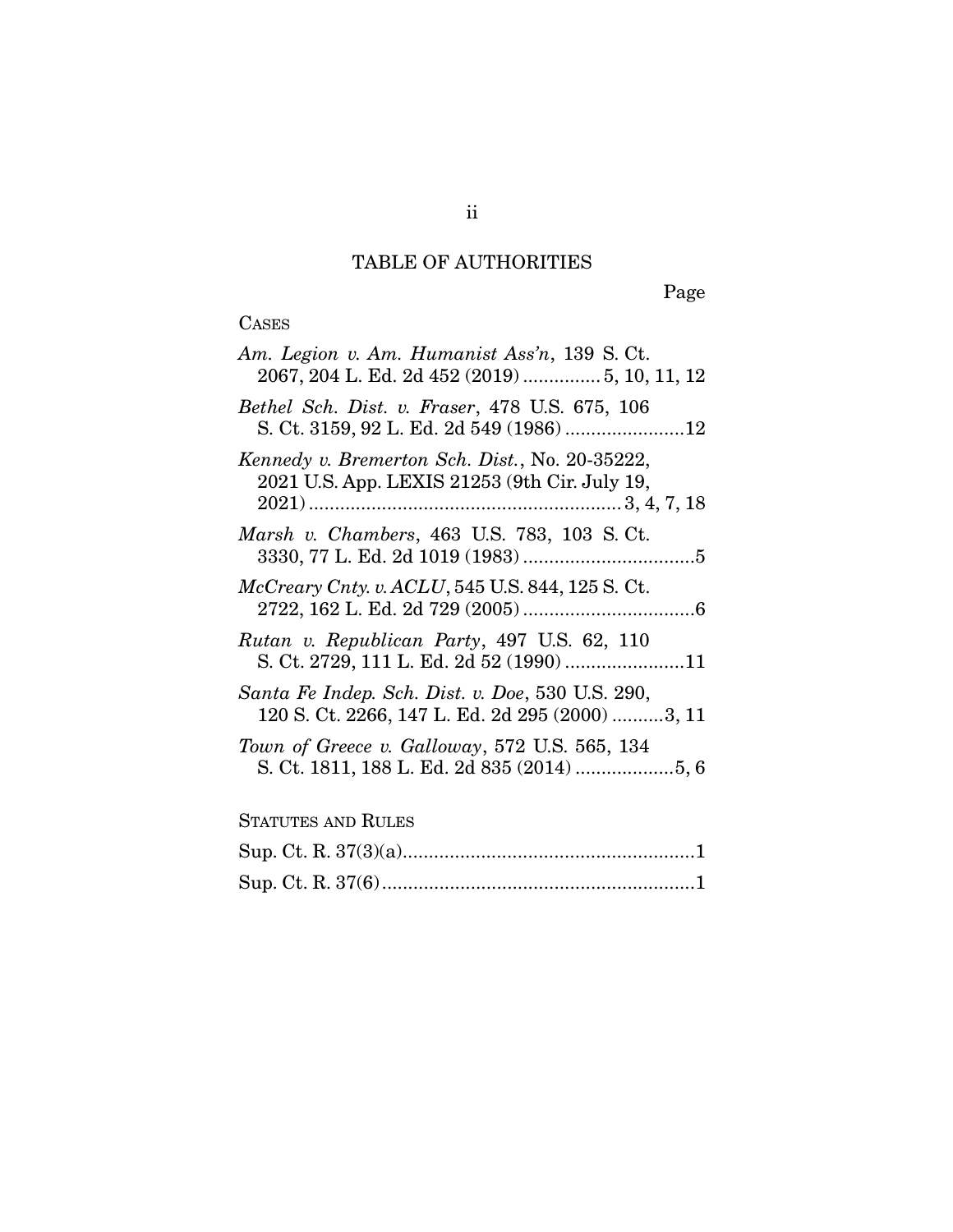## TABLE OF AUTHORITIES – Continued

Page

### OTHER AUTHORITIES

| Anouk Spruit, et al., Predictors of Intervention       |
|--------------------------------------------------------|
| Success in a Sports-Based Program for Ado-             |
| lescents at Risk of Juvenile Delinquency, 62           |
| International Journal of Offender Therapy              |
| and Comparative Criminology available at               |
| https://journals.sagepub.com/doi/full/10.1177/         |
|                                                        |
| BRYAN JOHNSON & CURTIS SCHROEDER, RELIGION,            |
| CRIME, & CRIMINAL JUSTICE (2014) available             |
| at http://www.baylorisr.org/wp-content/uploads/        |
| ReligionCrime-and-Criminal-Justice.pdf 14, 15          |
| Daniel R. Czech, et al., The Experience of Christian   |
| Prayer in Sport: An Existential Phenomeno-             |
| <i>logical Investigation, 23 Journal of Psychology</i> |
|                                                        |
| David Evans et al., Religion, Social Bonds, and        |
| Delinquency, 17 Deviant Behavior 43 (1996)15           |
| DAVID LARSON & BYRON JOHNSON, RELIGION: THE            |
| FORGOTTEN FACTOR IN CUTTING YOUTH CRIME                |
| AND SAVING AT-RISK URBAN YOUTH (1998)                  |
| available at https://www.manhattan-institute.          |
| org/html/religion-forgotten-factor-cutting-youth-      |
| crime-and-saving-risk-urban-youth-5880.html15          |
| HOMER, THE ILIAD, BOOK 23 available at https://        |
| www.theoi.com/Text/HomerIliad23.html 7                 |
|                                                        |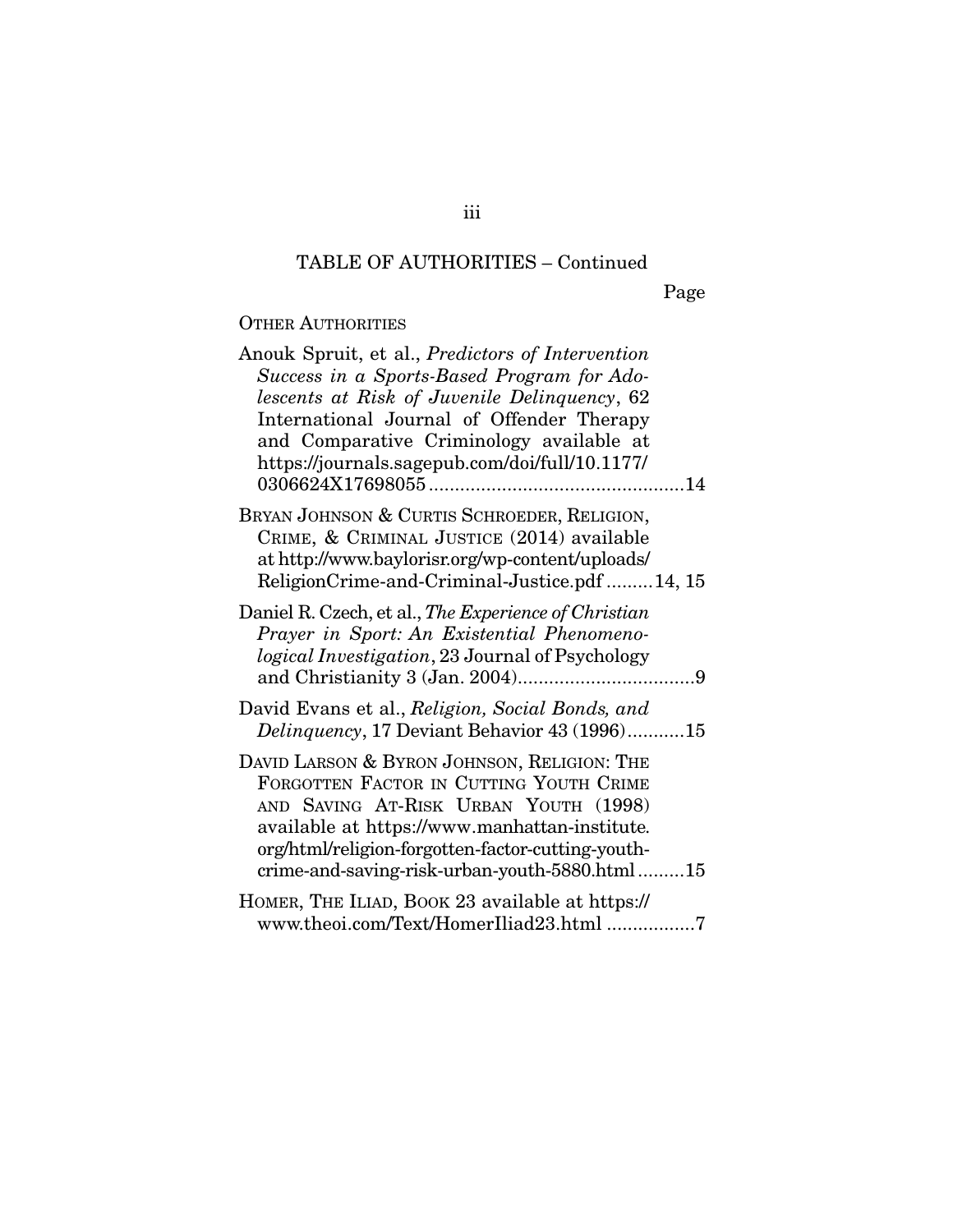## TABLE OF AUTHORITIES – Continued

| Jack Brewer, Fatherlessness and its Effects<br>on American Society, America First Policy<br>Institute, Feb. 15, 2022 available at https://<br>americafirstpolicy.com/assets/uploads/files/<br>Fatherhood_Research_Paper_V2.pdf16, 17            |     |
|-------------------------------------------------------------------------------------------------------------------------------------------------------------------------------------------------------------------------------------------------|-----|
| Jodi M. Burton and Dr. Lisa A Marshall, Protec-<br>tive Factors for Youth Considered At Risk of<br>Criminal Behaviour: Does Participation in Ex-<br>tracurricular Activities Help?, 15 Criminal<br>Behaviour and Mental Health 46 (Mar. 2005)13 |     |
| Kevin Jackson, Super Bowl Coach Dungy<br><i>Emphasizes God as Priority in Memoir, CHRIS-</i><br>TIAN POST, Jul. 11, 2007 available at https://<br>www.christianpost.com/news/super-bowl-coach-<br>dungy-emphasizes-god-as-priority-in-memoir.   |     |
| Lucas Masin-Moyer, Lou Holtz Discusses Im-<br>portance of Faith, Purpose, THE OBSERVER, Feb.<br>12, 2018 available at https://ndsmcobserver.<br>com/2018/02/holtz-faith-purpose/17, 18                                                          |     |
| NICK J. WATSON, ET AL., SPORTS AND CHRISTIANITY:<br>HISTORICAL AND CONTEMPORARY PERSPECTIVES                                                                                                                                                    |     |
| Patton Dodd, God's Quarterback, THE WALL<br>STREET JOURNAL, Dec. 10, 2011 available at<br>https://www.wsj.com/articles/SB10001424052                                                                                                            |     |
| 970203413304577084770973155282                                                                                                                                                                                                                  | 10. |

970203413304577084770973155282 ...................... 10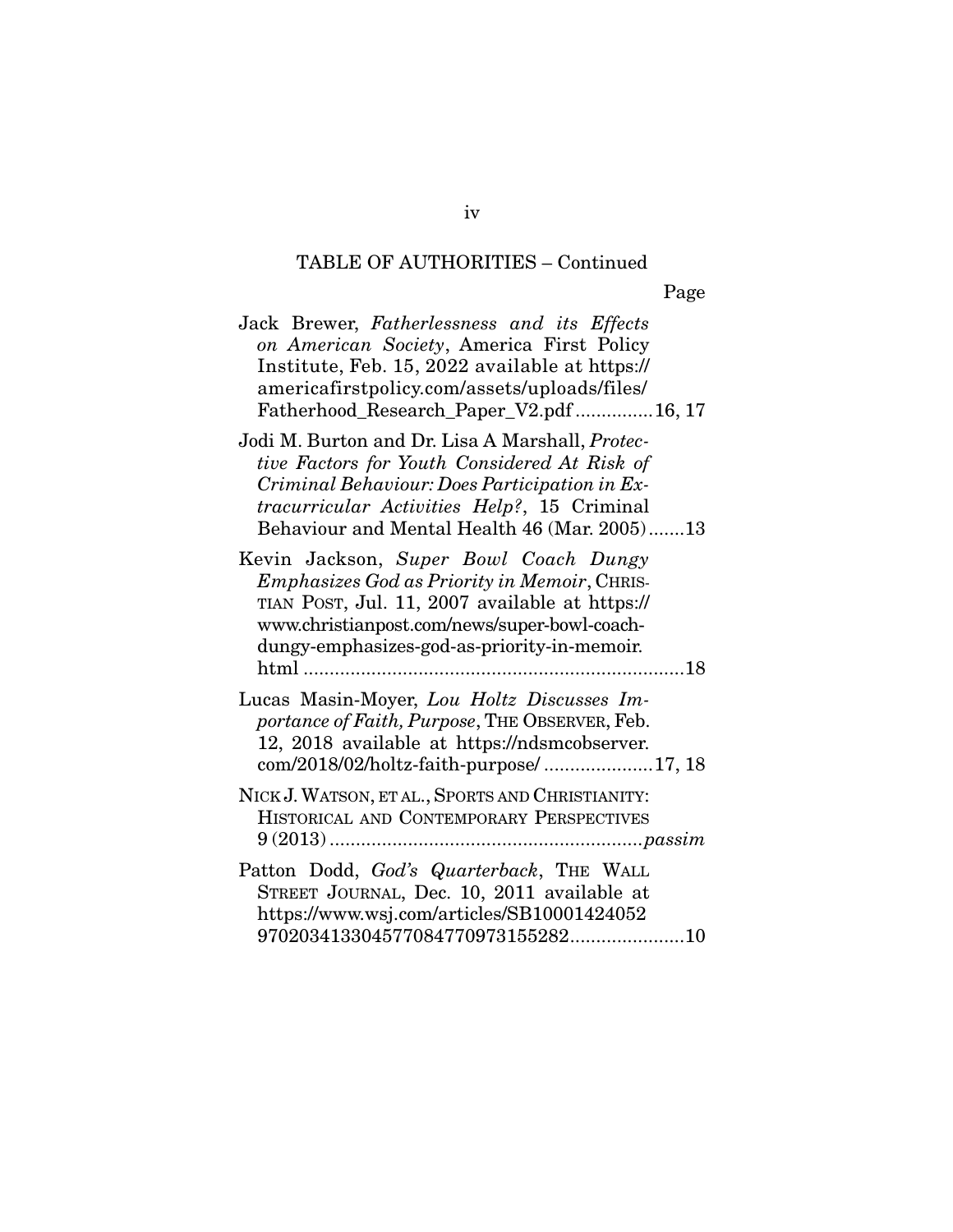## TABLE OF AUTHORITIES – Continued

Page

| Paul Putz, Football and the Political Act of<br>Prayer, RELIGION & POLITICS, Aug. 28, 2018<br>available at https://religionandpolitics.org/<br>2018/08/28/football-and-the-political-act-of-                                                                                         |  |
|--------------------------------------------------------------------------------------------------------------------------------------------------------------------------------------------------------------------------------------------------------------------------------------|--|
| Peter Arnold, Sport, Moral Development, and the<br>Role of the Teacher: Implications for Research<br>and Moral Education, 53 Quest. 135 (2001)13                                                                                                                                     |  |
| Richard Freeman, Who Escapes? The Relation of<br>Church-Going and Other Background Factors<br>to the Socio-Economic Performance of Black<br>Male Youths From Inner-City Poverty Tracts,<br>National Bureau of Economic Research, Cam-<br>bridge, MA (1985) available at https://www. |  |
| TESS KAY, FATHERING THROUGH SPORT AND LEI-                                                                                                                                                                                                                                           |  |
| THOMAS HUGHES, TOM BROWN'S SCHOOLDAYS                                                                                                                                                                                                                                                |  |

(1857) ......................................................................... 8

v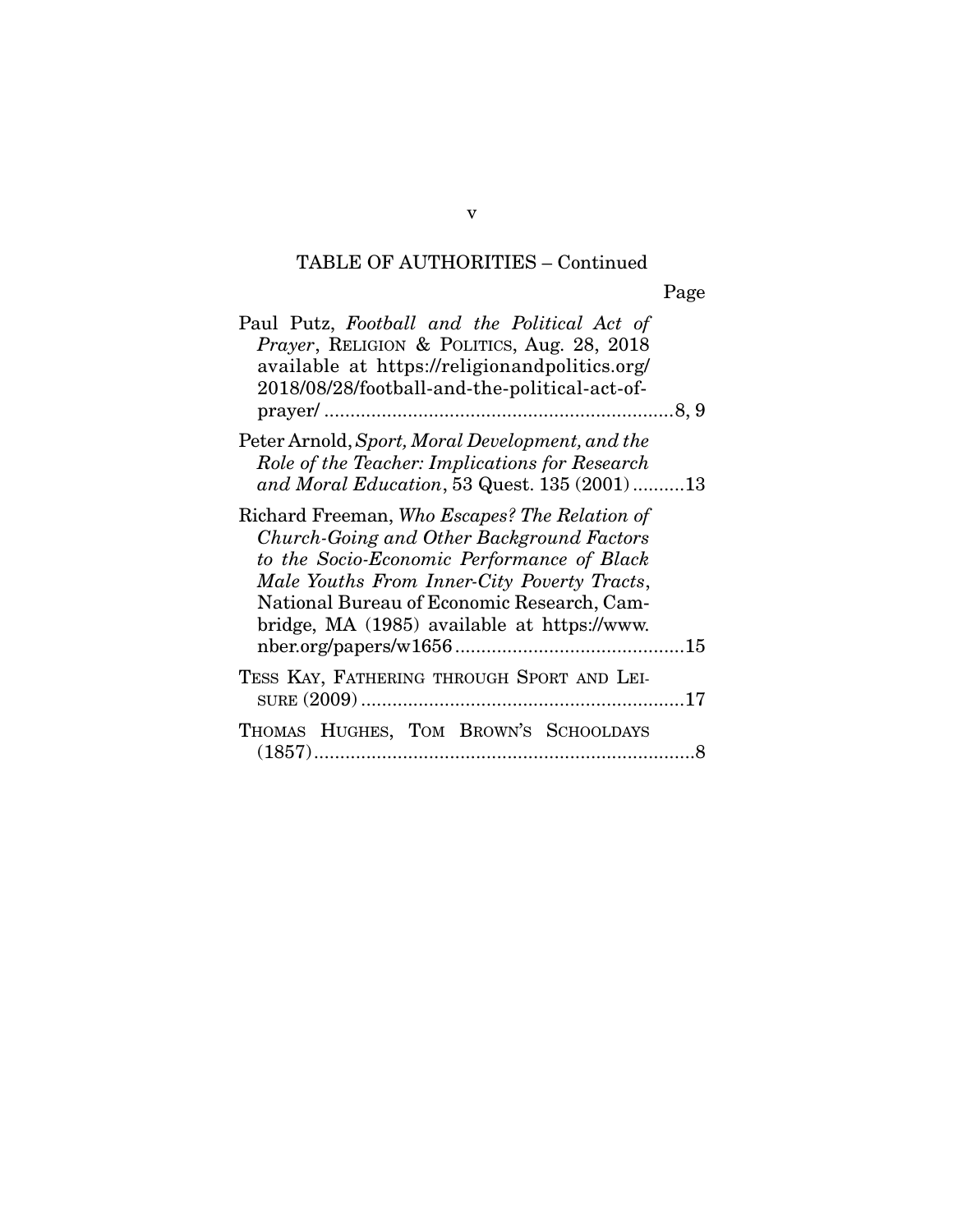#### **INTERESTS OF** *AMICUS CURIAE*

The America First Policy Institute ("AFPI") is a non-profit, non-partisan research institute that exists to conduct research and develop policies that put the American people first.<sup>1</sup> Our guiding principles are lib-American people first. Our guiding principles are initary superiority, foreign-policy engagement in the American interest, and the primacy of American work- $\frac{1}{2}$  and  $\frac{1}{2}$  and  $\frac{1}{2}$  and  $\frac{1}{2}$  and  $\frac{1}{2}$  work- $\frac{1}{2}$  workers, families, and communities in all we do.

Coach Lou Holtz serves as the Chair of the Center for 1776 at AFPI. Holtz is considered one of the most successful college football coaches of all time. In college, Holtz enrolled in the Army ROTC and later served as an Officer in the United States Army Reserve. He played linebacker at Kent State for two seasons before an injury ended his career. In addition to his extensive career as head football coach for several universities, including Notre Dame, William & Mary, Minnesota, Arkansas, and North Carolina State, he was the head coach of the NFL's New York Jets. He later was a college football studio analyst on ESPN and is currently in his second year with Sirius XM Radio as a co-host for two sports programs. On December 3,  $2020$  Cooch Holtz was awarded the Presidential 2020, Coach Holtz was awarded the Presidential

rursuant to Rule 37(3)(a), blanket consent by all parties for<br>the filing of *amicus* briefs in support of Coach Kennedy were filed<br>on January 21, 2022. Pursuant to Rule 37(6), undersigned counsel on January 21, 2022. Pursuant to Rule 37(6), undersigned counsel contribution intended to fund the preparation or submission of this brief. Further, no person other than the *amicus curiae* made<br>a monetary contribution to its preparation or submission a monetary contribution to its preparation or submission.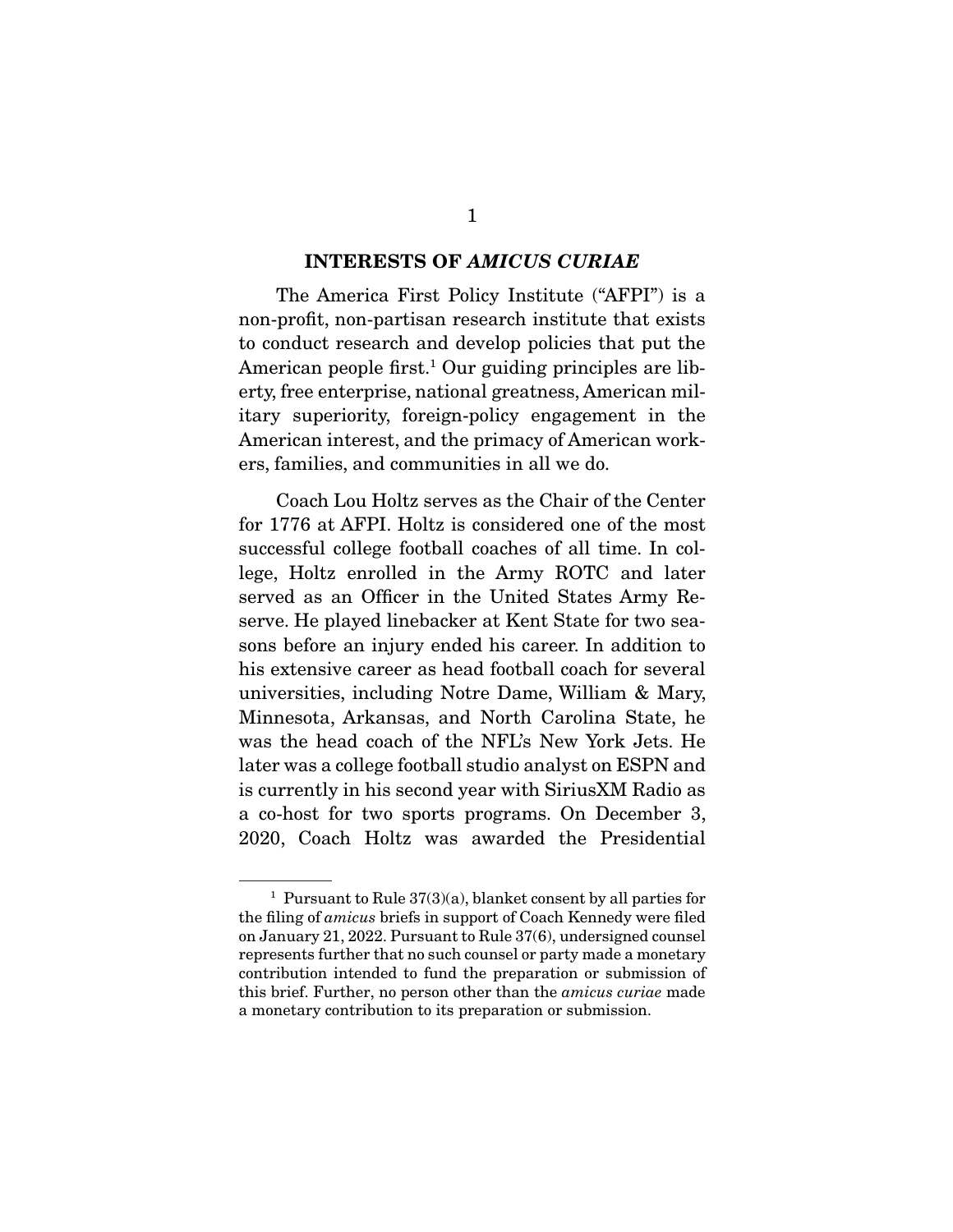Medal of Freedom for his contributions to our society<br>by President Donald Trump.  $\mathbf{P}$ 

Mr. Jack Brewer serves as the Chair of the Center<br>for Opportunity Now, and Vice-Chair of the Center for 1776 at AFPI. Mr. Brewer is a White House appointee on the Congressional Commission for the Social Status of Black Men and Boys and is currently a Professor at Fordham Gabelli School of Business, where he has created curriculum tailored for transitioning athletes and prisoners. Mr. Brewer was a team captain for the NFL's Minnesota Vikings, New York Giants and Philadelphia Eagles. As a young man, Mr. Brewer's involvement in sports prevented him from making some of the bad decisions that were made by his peers. Brewer went on to attend Southern Methodist University where he was a two-sport athlete, breaking the Disney World Classic record in triple jump, and was an All-American candidate as a wide receiver in football. He later transferred to the University of Minnesota, where he continued as an All-Big Ten athlete in track and football and served as a vocal team captain. He earned both his bachelor's and master's degrees from the University of Minnesota by the age of 22. Mr. Brewer is an ordained minister, and his humanitarian work, including at AFPI, is fo- $\frac{1}{2}$  and hospity on the crisis of fotborlossness in the country on the crisis of fatherless in the case of fatherless.  $\cdots$ 

civic leaders, *amicus* interest in this case comes from their deep concern for the less of First Amendment retheir deep concern for the loss of First Amendment re-<br>ligious liberty rights of coaches and athletes in public schools to express their faith and what the loss of such schools to express their faith and what the loss of such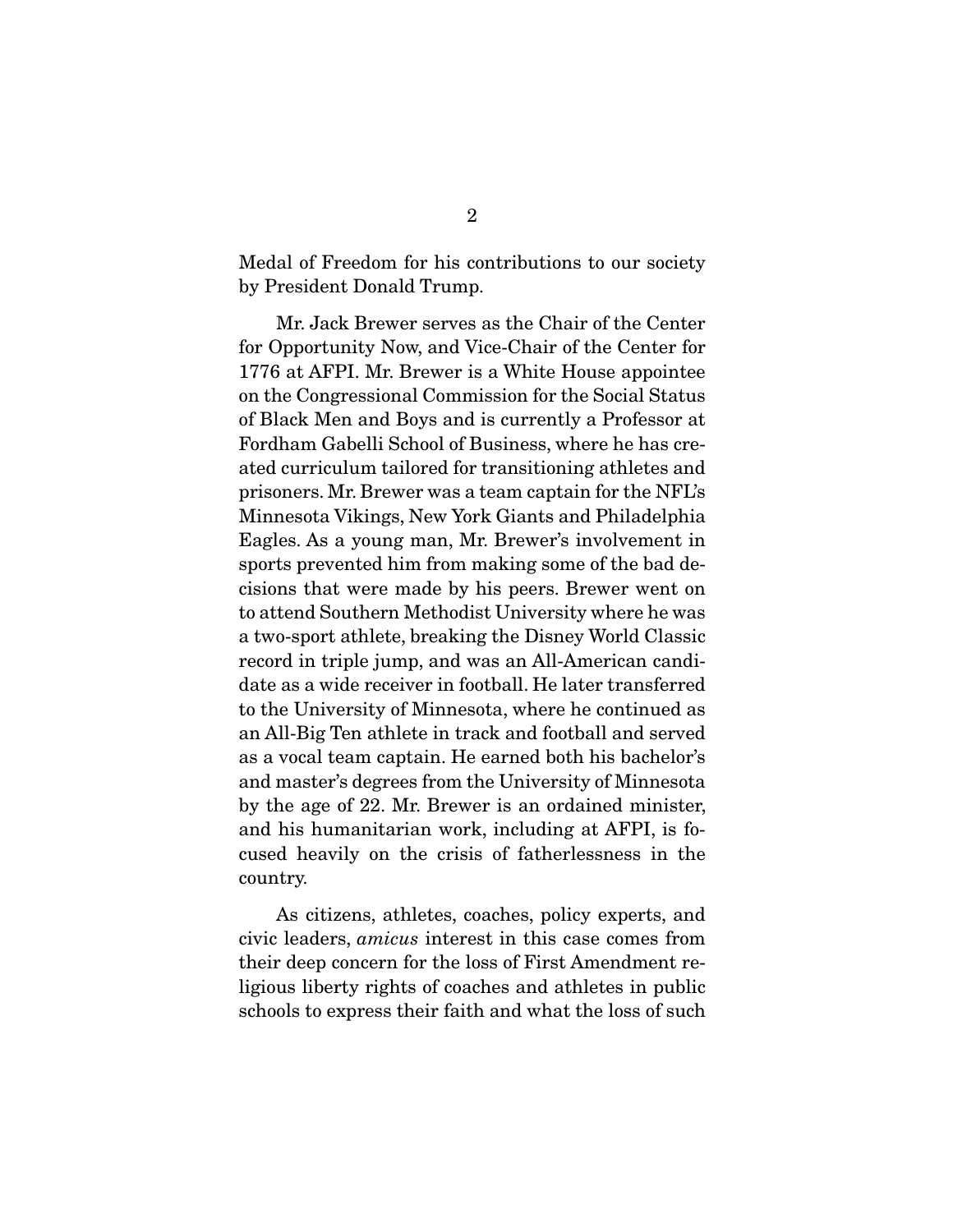Americans. Amicus seeks to bring their experience and<br>expertise to bear in assisting this Court to resolve the expertise to bear in assisting this Court to resolve the question before it: Whether a public school must prohibit a public-school employee who says a brief, quiet,  $h_1$  is public-school employee who says  $\frac{1}{2}$ prayer by himself while at school and visible to students.

#### **SUMMARY OF THE ARGUMENT**

 $\overbrace{\hspace{2.5cm}}$   $\overbrace{\hspace{2.5cm}}$ 

 Joseph Kennedy is a high-school football coach say a brief, quiet prayer of gratitude at the 50-yard line after each game  $-$  conduct that is not constitutionally prohibited under any fair reading of this Court's jurisprudence. While the lower court's opinion addressed issues of free speech and free exercise, its analysis ultimately turned on its incorrect interpretation of Establishment Clause precedent, such as  $t_{\text{start}}$   $t_{\text{start}}$   $t_{\text{start}}$   $t_{\text{start}}$   $t_{\text{start}}$   $t_{\text{start}}$   $t_{\text{start}}$   $t_{\text{start}}$   $t_{\text{start}}$   $t_{\text{start}}$   $t_{\text{start}}$   $t_{\text{start}}$   $t_{\text{start}}$   $t_{\text{start}}$   $t_{\text{start}}$   $t_{\text{start}}$   $t_{\text{start}}$   $t_{\text{start}}$   $t_{\text{start}}$   $t_{\text{start}}$   $t_{\text{start}}$   $t_{\text{start}}$  S. Ct. 2266, 147 L. Ed. 2d 295 (2000). Kennedy v. Bremerton Sch. Dist., No. 20-35222, 2021 U.S. App.<br>LEXIS 21253, at \*11 (9th Cir. July 19, 2021). Although the lower court spent several pages addressing the free speech rights of government employees (and Petitioner persuasively refutes the lower court's reasoning in regards to such speech and free exercise), it concluded by admitting that "even if [Coach Kennedy] spoke as a private citizen, [Bremerton School District] ("BSD")] had adequate justification for treating Kennedy as it did because BSD would have violated the nedy as it did because BSD would have violated the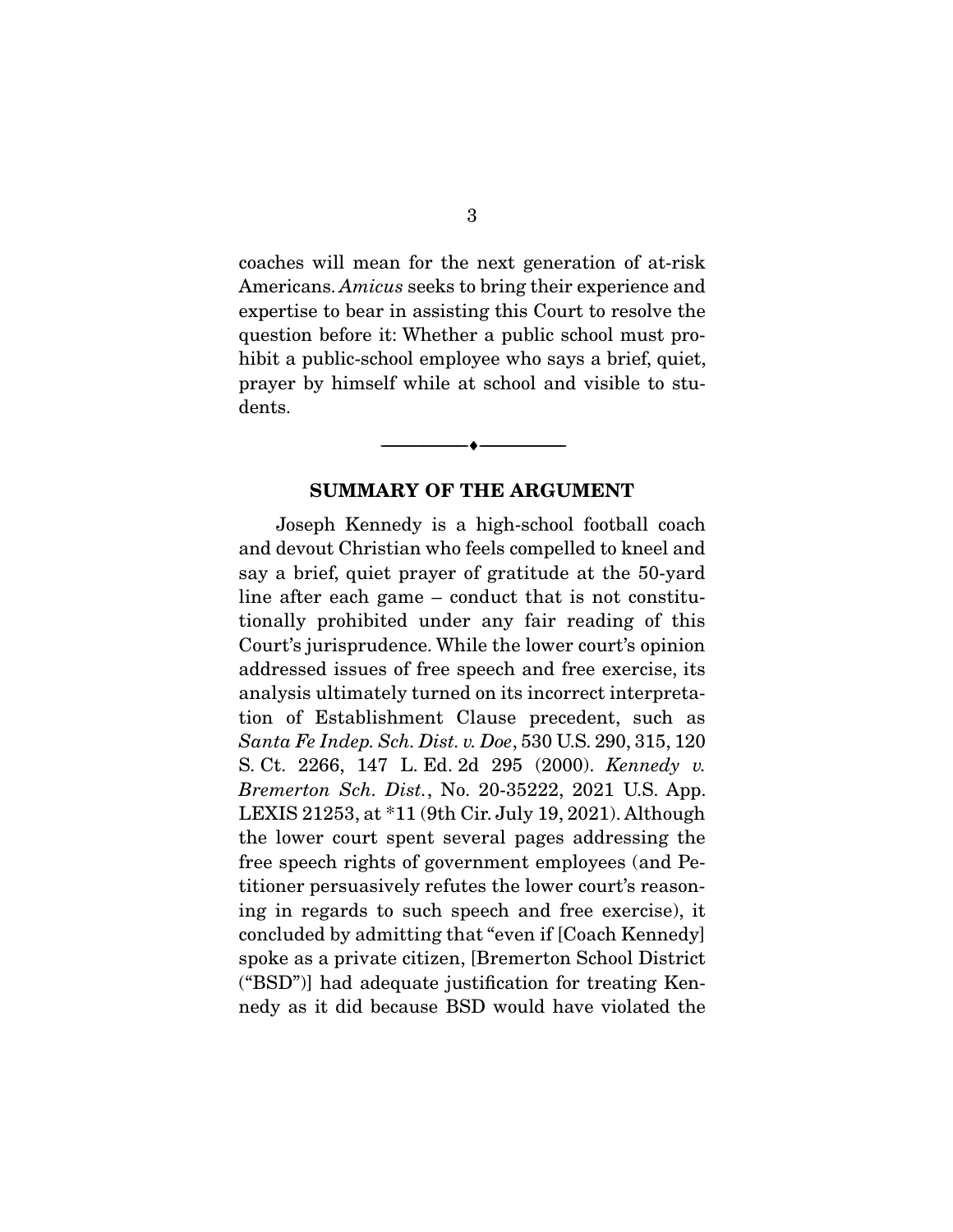continue his religious practices on the field."  $Kennedy$ ,<br>2021 U.S. App. LEXIS 21253, et \*25. A close applysis of 2021 U.S. App. LEXIS 21253, at \*25. A close analysis of ment Clause show that the lower court fundamentally misapplied the precedent in this case by ignoring "longstanding" historical practice of expressions of faith in sport in America far more overt than Coach  $\frac{1}{\sqrt{2\pi}}$  in  $\frac{1}{\sqrt{2\pi}}$  in  $\frac{1}{\sqrt{2\pi}}$  more over than  $\frac{1}{\sqrt{2\pi}}$  .  $\sum_{i=1}^{n} x_i^2 + \sum_{i=1}^{n} x_i^2 + \sum_{i=1}^{n} x_i^2 + \sum_{i=1}^{n} x_i^2 + \sum_{i=1}^{n} x_i^2 + \sum_{i=1}^{n} x_i^2 + \sum_{i=1}^{n} x_i^2 + \sum_{i=1}^{n} x_i^2 + \sum_{i=1}^{n} x_i^2 + \sum_{i=1}^{n} x_i^2 + \sum_{i=1}^{n} x_i^2 + \sum_{i=1}^{n} x_i^2 + \sum_{i=1}^{n} x_i^2 + \sum_{i=1}^{n} x_i^2 + \sum_{i=1}^{n}$ 

Beyond this failed precedential analysis, the policy cost of an ahistorical separation of sport and faith in the public square will be profound. Decades of social science research  $-$  and the lived experience of Coach Holtz and Mr. Brewer – makes clear the importance of sports mentorship on the lives of at-risk youth. Depriving coaches of faith from the opportunity to exercise that faith in any visible way when they traverse the schoolhouse transom will drive faithful coaches from public schools and deprive those they would otherwise  $p_{\text{inter}}$  is a dependent of  $\frac{p_{\text{inter}}}{p_{\text{inter}}}$ mentor of critical opportunities for growth.

 $\overbrace{\hspace{2.5cm}}$   $\overbrace{\hspace{2.5cm}}$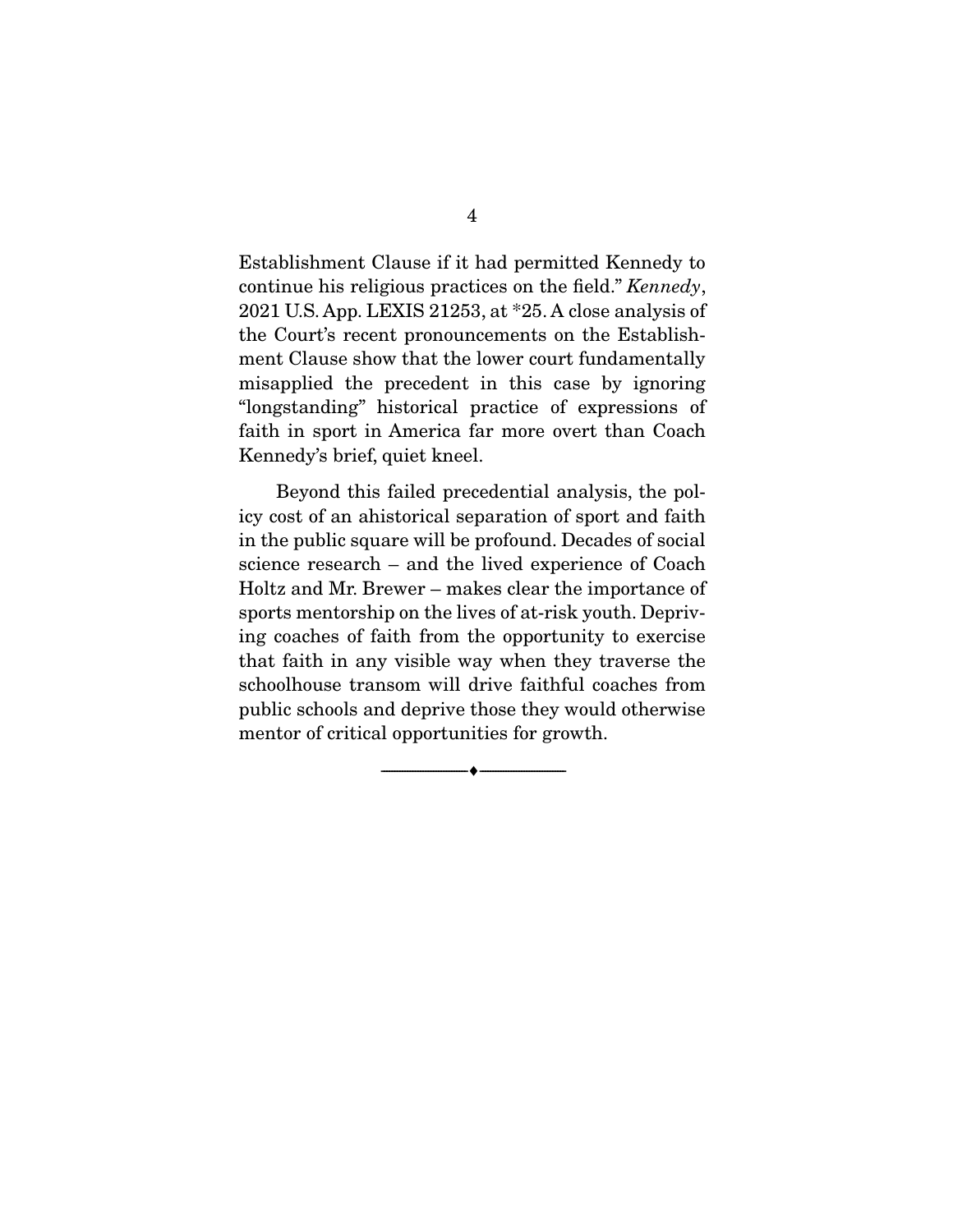#### **ARGUMENT**

**I. Visible Expressions of Faith in Sports Cannot Be Unconstitutional When Overt Expressions of Faith in Sports are a "Longstanding" American Practice Whose Historical Lineage Shows No Establishment Clause Violation.** 

Prayer in sports has a "longstanding" heritage critical to the constitutional inquiry, but unaddressed in the lower court's decision. In American Legion v.<br>American Humanist Association, the Court rejected American Humanist Association, the Court rejected the use of the *Lemon* test's Establishment Clause analysis and instead moved "toward application of a  $\frac{1}{2}$  presumption of constitutionality for longstanding monuments symbols and prestices." Am Legion  $\frac{1}{2}$ monuments, symbols, and *practices.*" Am. Legion v. Am. Humanist Ass'n, 139 S. Ct. 2067, 2081-82, 204<br>L. Ed. 2d 452, 467-68 (2019) (emphases added). The  $\overline{American~Legion~Caut~spoke~favorably~of~rulings~such}$ as *Marsh v. Chambers*, 463 U.S. 783 (1983), in which the "Court upheld the Nebraska Legislature's practice of beginning each session with a prayer by an official chaplain," finding it "highly persuasive that Congress" for more than 200 years had opened its sessions with a prayer and that many state legislatures had followed a prayer and that many state legislatures had followed suit." Id. at 2087, 204 L. Ed. 2d at 473-74.

Longstanding, accepted religious practice, far<br>from providing an exception to Establishment Clause violations, shows the Court that there is no such violation present. In Town of Greece v. Galloway, the Court underscened as much: "March must not be un Court underscored as much: "*Marsh* must not be understood as permitting a practice that would amount derstood as permitting as permitting and would amount and would amount  $\mathbf{r}$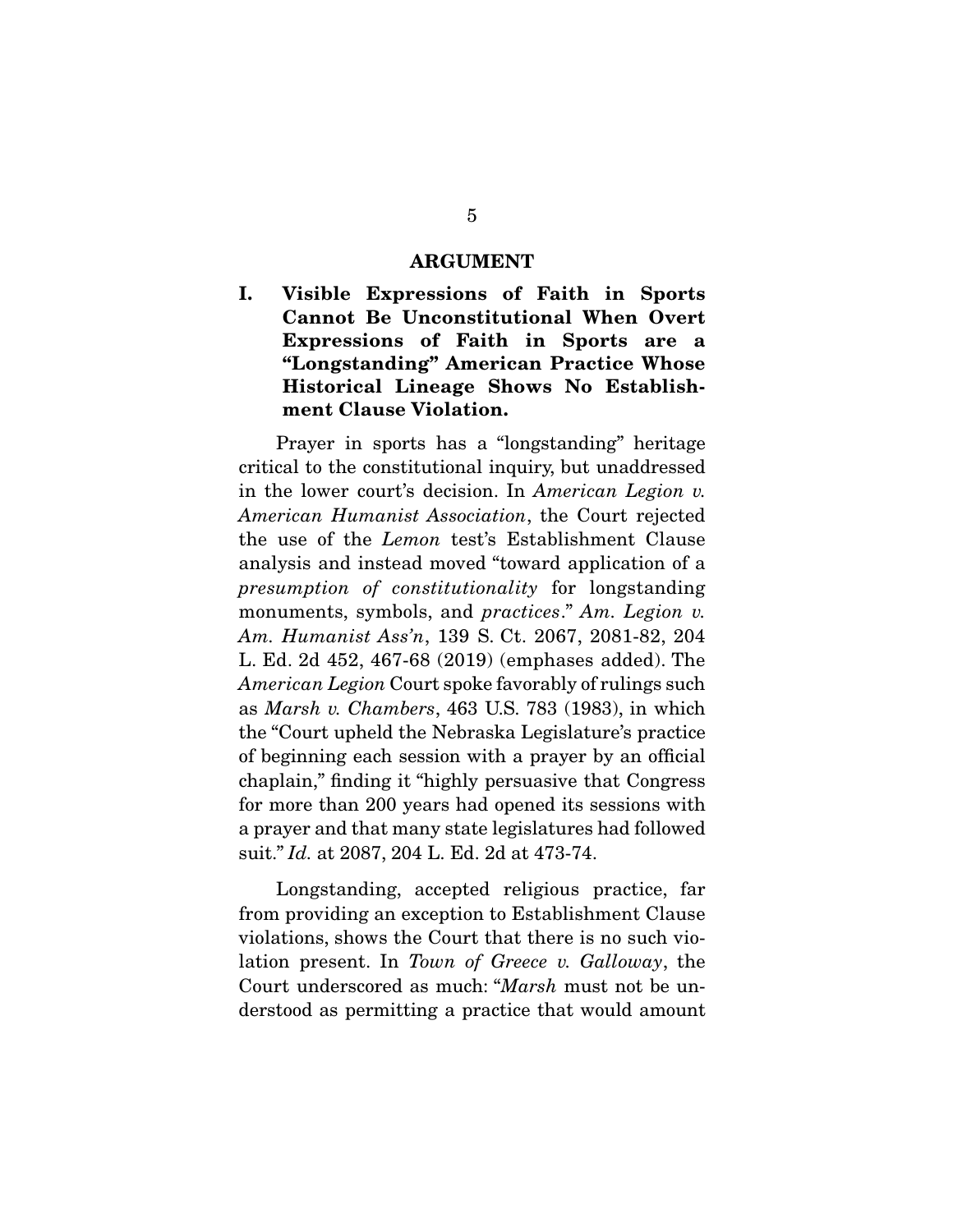to a constitutional violation if not for its historical lishment Clause must be interpreted by reference to<br>historical practices and understandings," Town of historical practices and understandings." Town of Greece v. Galloway, 572 U.S. 565, 576, 134 S. Ct. 1811, 1819, 188 L. Ed. 2d 835, 846 (2014) (internal citations and quotation marks omitted) (emphasis added). In Town of Greece, the Court upheld a town's practice of  $\frac{1}{\sqrt{2\pi}}$ prayer by volunteer chaplains before legislative ses-sions against Establishment Clause challenge. Id.

The Court is well-aware of the overwhelming his-<br>torical evidence of public and official invocations of prayer broadly. In McCreary County v. American Civil<br>Liberties Union of Kentuchy, Justice Seelie leid out a Liberties Union of Kentucky, Justice Scalia laid out a litany of such official and quasi-official sanctioned prayers,

including the First Congress's beginning of appointment of congressional chaplains, its legislative proposal of a Thanksgiving Proclamation, and its reenactment of the Northwest Territory Ordinance; our first President's issuance of a Thanksgiving Proclamation; and invocation of God at the opening of sessions of the Supreme Court ... Washington's prayer at the opening of his Presidency and his Farewell Address, President John Adams' letter to the Massachusetts Militia, and Jefferson's and Madison's inaugural addresses. and Madison's inaugural addresses.

*McCreary Cnty. v. ACLU*, 545 U.S. 844, 895, 125 S. Ct.<br>2722, 2754, 162 L. Ed. 2d 729, 769 (2005) (Scalia, J., 2722, 2754, 2754, 2754, 2754, 2754, 2754, 2754, 2754, 2754, 2754, 2754, 2754, 2754, 2754, 2754, 2754, 2754, 27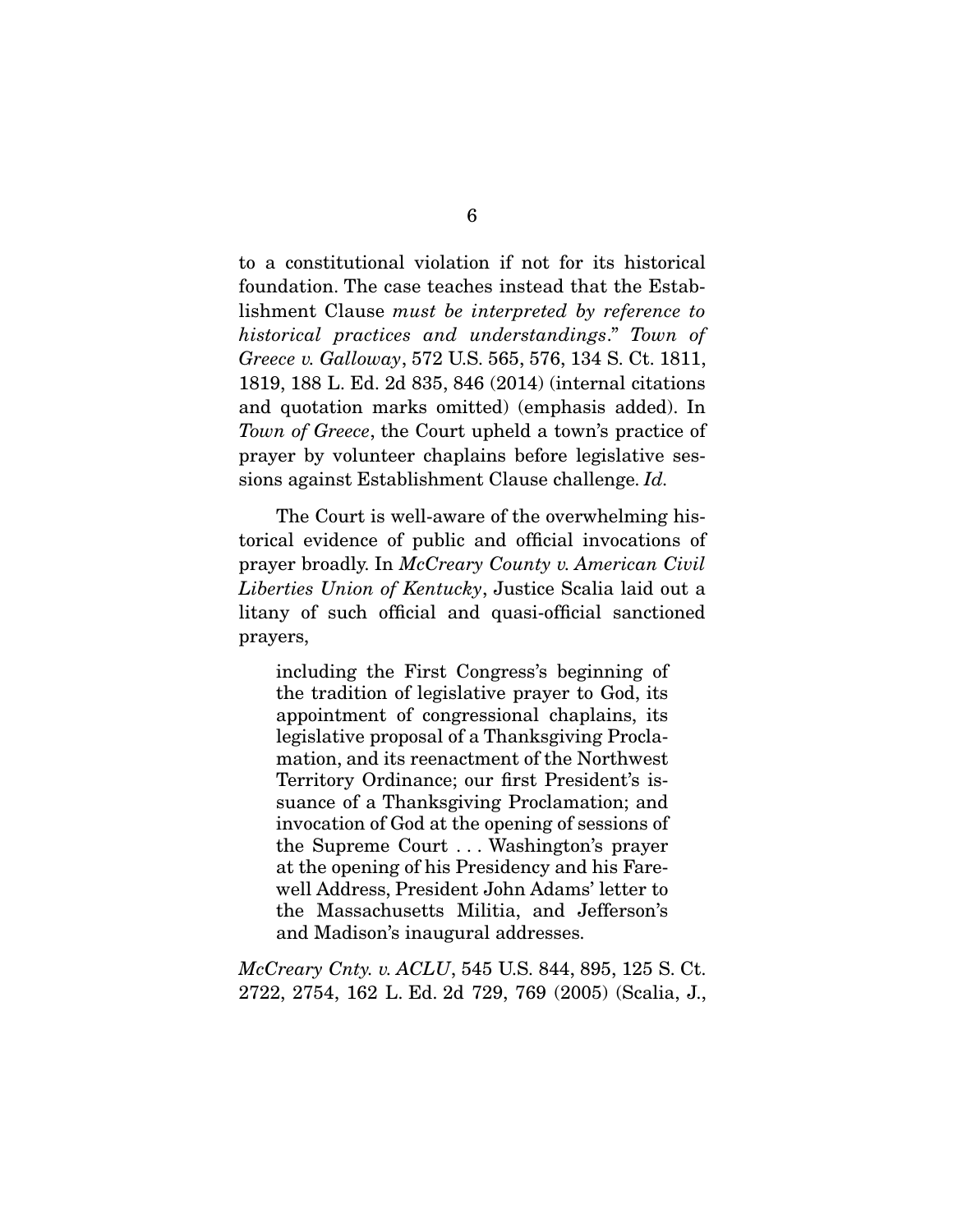dissenting). The longstanding historical practice of these completely acceptable, overt, governmental prayers applies no less to protect Coach Kennedy's visible, silent, after-game prayer on a public school football  $s_1$ field.

specifically have long been accepted as part of our  $\sum_{n=1}^{\infty}$ Nation's "historical practices and understandings." tionship between religion and sport that spans approximately three thousand years" to our intellectual forebears in Ancient Greece. NICK J. WATSON, ET AL., SPORTS AND CHRISTIANITY: HISTORICAL AND CONTEMPO-RARY PERSPECTIVES 9 (2013) [hereinafter SPORTS AND CHRISTIANITY]. Even Odysseus (whose Sirens were cited in the opening line of the lower court's denial of rehearing en banc) prayed before the athletic competition of a footrace in Homer's *Iliad. Kennedy*, U.S. App.<br>LEXIS 21253, of \*0. HOMER THE LIAD, BOOK 23 avail  $\Omega_{\text{obs}}$  at https://www.theoi.com/Toxt/Homerlliad?? html able at https://www.theoi.com/Text/Homeriliad23.html

As sports became popularized in American and British culture in the 1800s, a strong association between athletic and Christian virtues developed. This relationship between faith and sports can be characterized by "fair play, respect (both for oneself and others), strength (physical and emotional), perseverance, deference, subordination, obedience, discipline, loyalty, cooperation, self-control, self-sacrifice [and], endurance." SPORTS AND CHRISTIANITY at 28 (internal citation omitted). These ideas became associated with the increasingly popular sports of rugby and cricket in creasingly popular sports of rugby and cricket in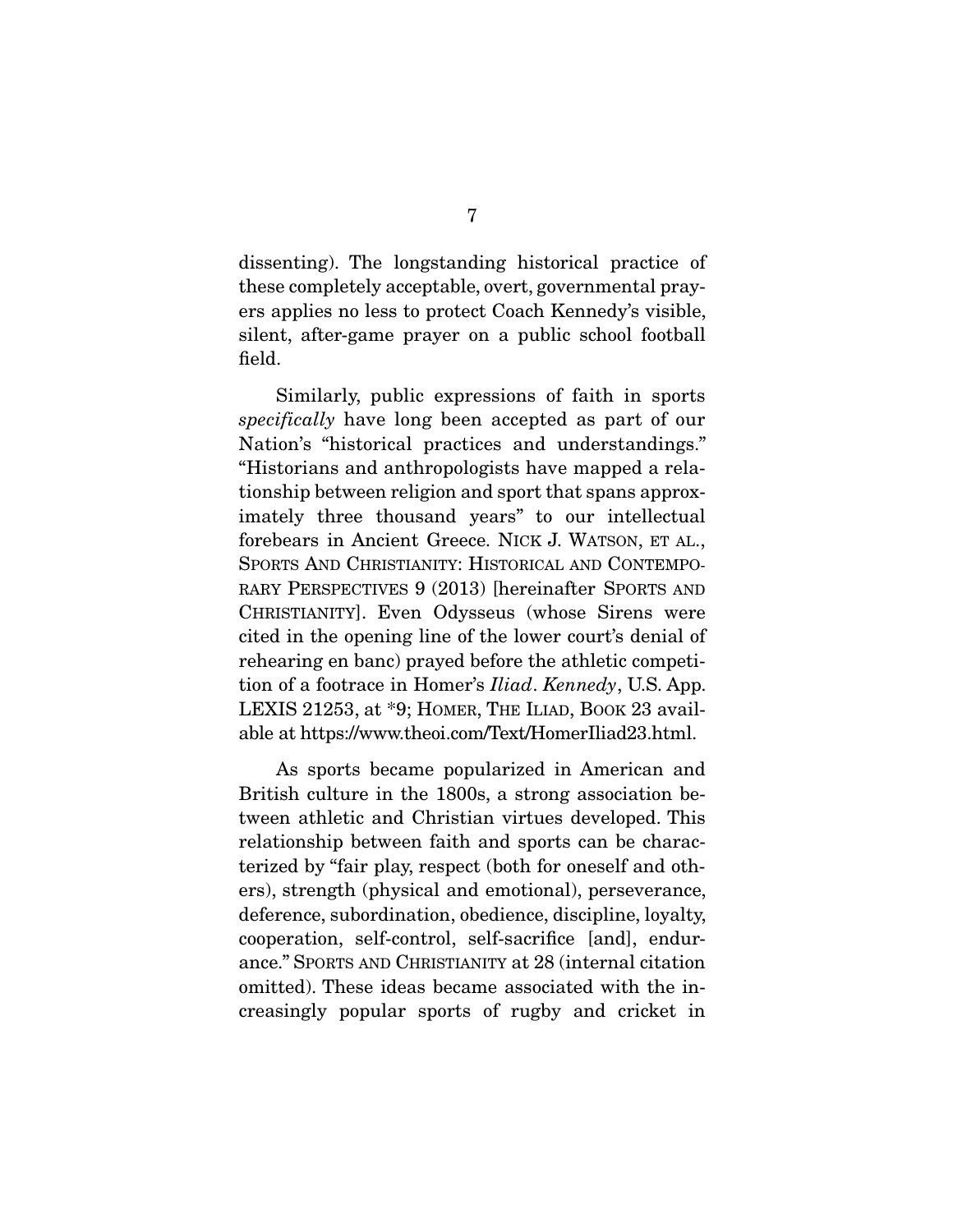England, and the idea of cultivating high school aged CHRISTIANITY at 19; See, e.g., THOMAS HUGHES, TOM BROWN'S SCHOOLDAYS (1857). The doctrine "quickly gained acceptance in America, in particular though the Young Men's Christian Association (YMCA) and the Young Merits Christian Association (YMCA) and the ministry of D.L. Moody.

This concept rose to prominence at the same time<br>as American football's ascendance in the late 1880s in the Ivy League and the two shared an "ethos":  $\mathbf{y}$  League and the two shared and the two shared and  $\mathbf{y}$ 

That ethos was on full display in 1893, when<br>journalist Richard Harding Davis published an account of the Yale/Princeton Thanksgiving Day game in Harper's Weekly. He concluded his essay with a glimpse of the victorious Princeton locker room.... Davis wrote, "the eleven men who had won the championship sang the doxology from the be- $\frac{1}{2}$  change from the domain  $\frac{1}{2}$   $\frac{1}{2}$   $\frac{1}{2}$   $\frac{1}{2}$   $\frac{1}{2}$   $\frac{1}{2}$   $\frac{1}{2}$   $\frac{1}{2}$   $\frac{1}{2}$   $\frac{1}{2}$   $\frac{1}{2}$   $\frac{1}{2}$   $\frac{1}{2}$   $\frac{1}{2}$   $\frac{1}{2}$   $\frac{1}{2}$   $\frac{1}{2}$   $\frac{1}{2}$   $\frac{1}{2}$  $g$ ------g  $\ldots$  are end  $\ldots$ 

Paul Putz, Football and the Political Act of Prayer,<br>RELIGION & POLITICS, Aug. 28, 2018 available at https://religionandpolitics.org/2018/08/28/football-andthe-political-act-of-prayer/. Princeton even erected a statue that depicted one of its storied football captains to exemplify these values and titled it "The Christian" Student." Id.

This intertwining of public expressions of faith in sports continued unabated into the 1920s, taking on  $\frac{1}{2}$  sports continued to the 1920s of  $\frac{1}{2}$ special significance for Catholics at Notre Dame at a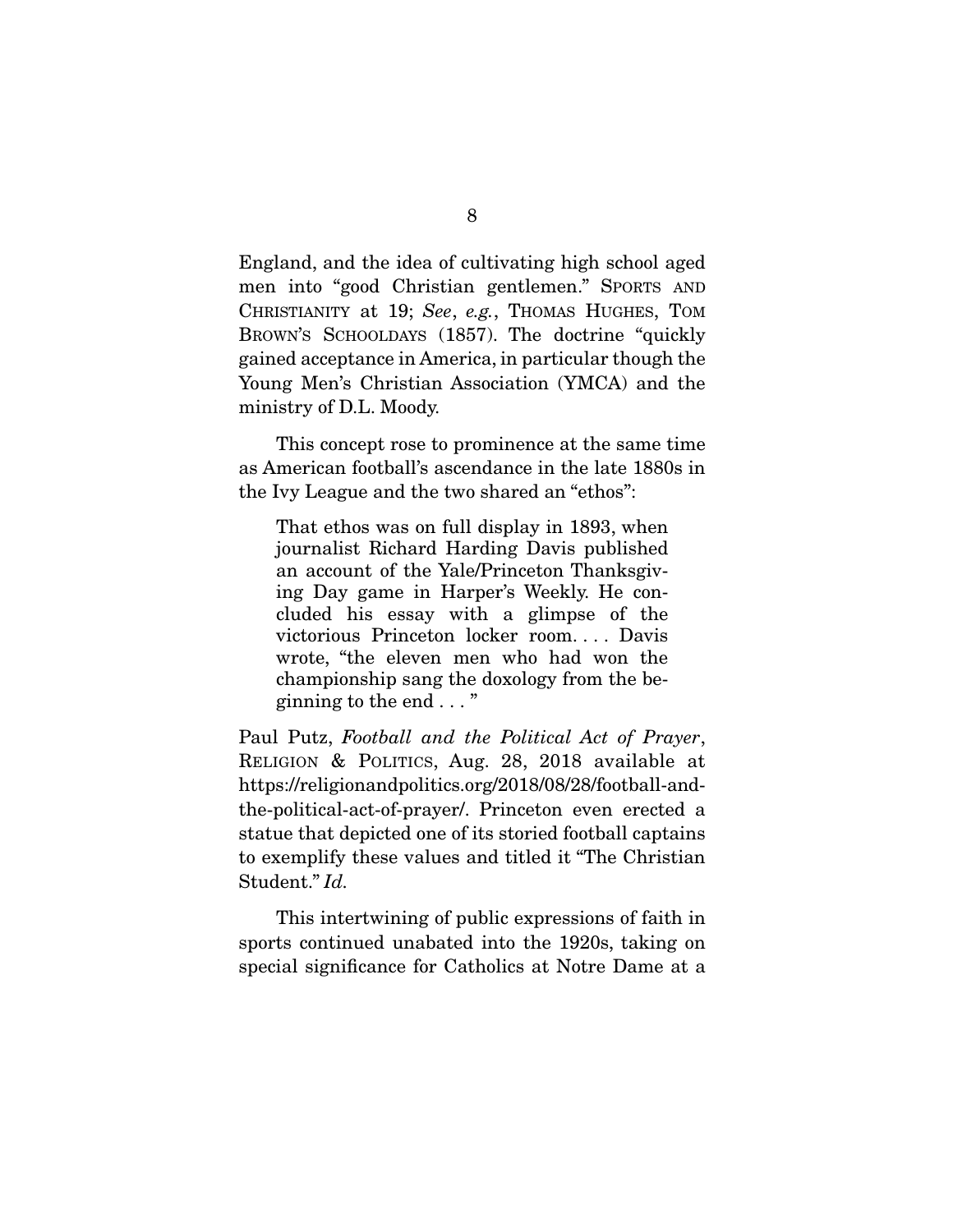time of anti-Catholic "hostility." *Id.* "Notre Dame players received communion and a saint medal that had been blessed by the campus chaplain, Father John O'Hara. These religious rituals were publicized, ensuring that Catholics and non-Catholics alike would see, as O'Hara put it in 1929, that 'Notre Dame football is a spiritual service.'"  $Id$ .

In the 1950s and 1960s, as "sports occupied an increasingly significant role" in American society, athletic ministries such as the Fellowship of Christian Athletes and Athletes in Action sprang up that were committed to the expression of faith in college and professional sports. SPORTS AND CHRISTIANITY at 139. Football players like Bill Glass and coaches like Tom  $\frac{1}{2}$  Landry became popular exemplars of faith. Id. at 140.  $S_{\text{F}}$  and  $S_{\text{F}}$  is a proposition  $S_{\text{F}}$  and  $S_{\text{F}}$  for  $S_{\text{F}}$  for  $S_{\text{F}}$ groups of believers into Baseball Chapels before games.  $Id$ . at 142.

In our own era, athletes at every level continue to exhibit their faith in public. "The extent of prayer and/or spiritual rituals before, during and after sporting contests permeates today's prep, collegiate, club, and professional sports." Daniel R. Czech, et al., The<br>
Experience of Christian Prover in Sport: An Existential Experience of Christian Prayer in Sport: An Existential Phenomenological Investigation, 23 Journal of Psy-<br>chology and Christianity 3, 3-11 (Jan. 2004). Studies have found that a majority of male and female high school athletes surveyed "prayed in association with athletic events." Id. Football quarterback Tim Tebow's<br>formous gosture of knooling in silent, visible prover. famous gesture of kneeling in silent, visible prayer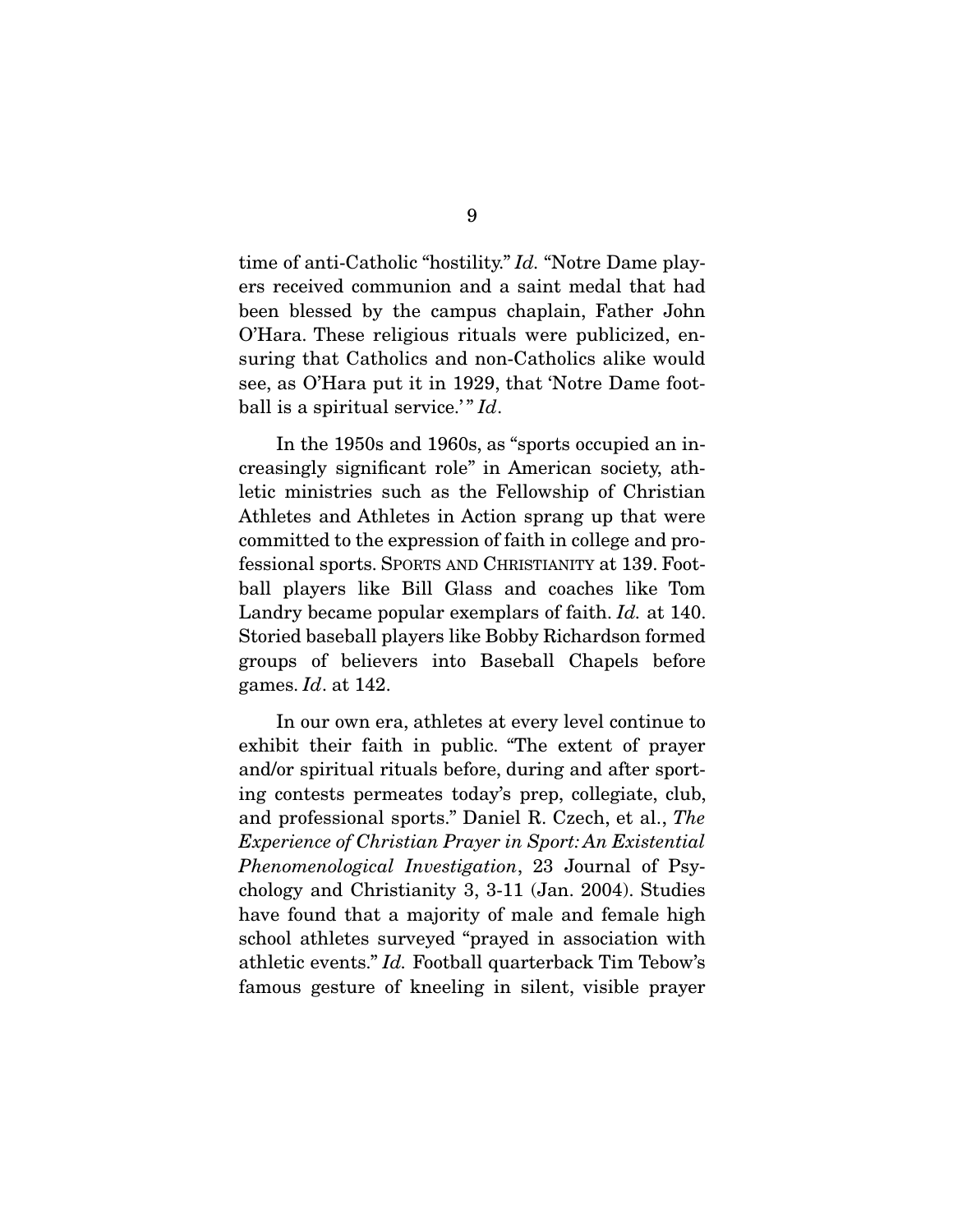act in many different contexts. Patton Dodd,  $God's$ <br> $Quartorback$   $TUE$   $WAI$ , STREET LOUNAL, Dec 10, 2011 Quarterback, THE WALL STREET JOURNAL, Dec. 10, 2011 4052970203413304577084770973155282. The creator of a website that captured such acts, tebowing.com, said, "It has made prayer in public something to not be. ashamed of," he says. "I think that crosses all religious boundaries."  $Id$ .

Such "longstanding" and widespread historical<br>practice such as prayer in sports deserves the "prepractice such as prayer in sports deserves the "pre-<br>sumption of constitutionality" promised in American Legion. Put another way,

when a practice not expressly prohibited by the text of the Bill of Rights bears the endorsement of a long tradition of open, widespread, and unchallenged use that dates back to the beginning of the Republic, we have no proper basis for striking it down. Such a venerable and accepted tradition is not to be laid on the examining table and scrutinized for its conformity to some abstract principle of First Amendment adjudication devised by this Court. To the contrary, such traditions are themselves the stuff out of which the Court's principles are to be formed. They are, in these uncertain areas, the very points of reference by which the legitimacy or illegitimacy of other practices is to be figured out. When it appears that the latest "rule," or "three-part test," or "balancing test" devised by the Court has placed us on a collision course with such a landmark practice, it is the former that a landmark practice, it is the former that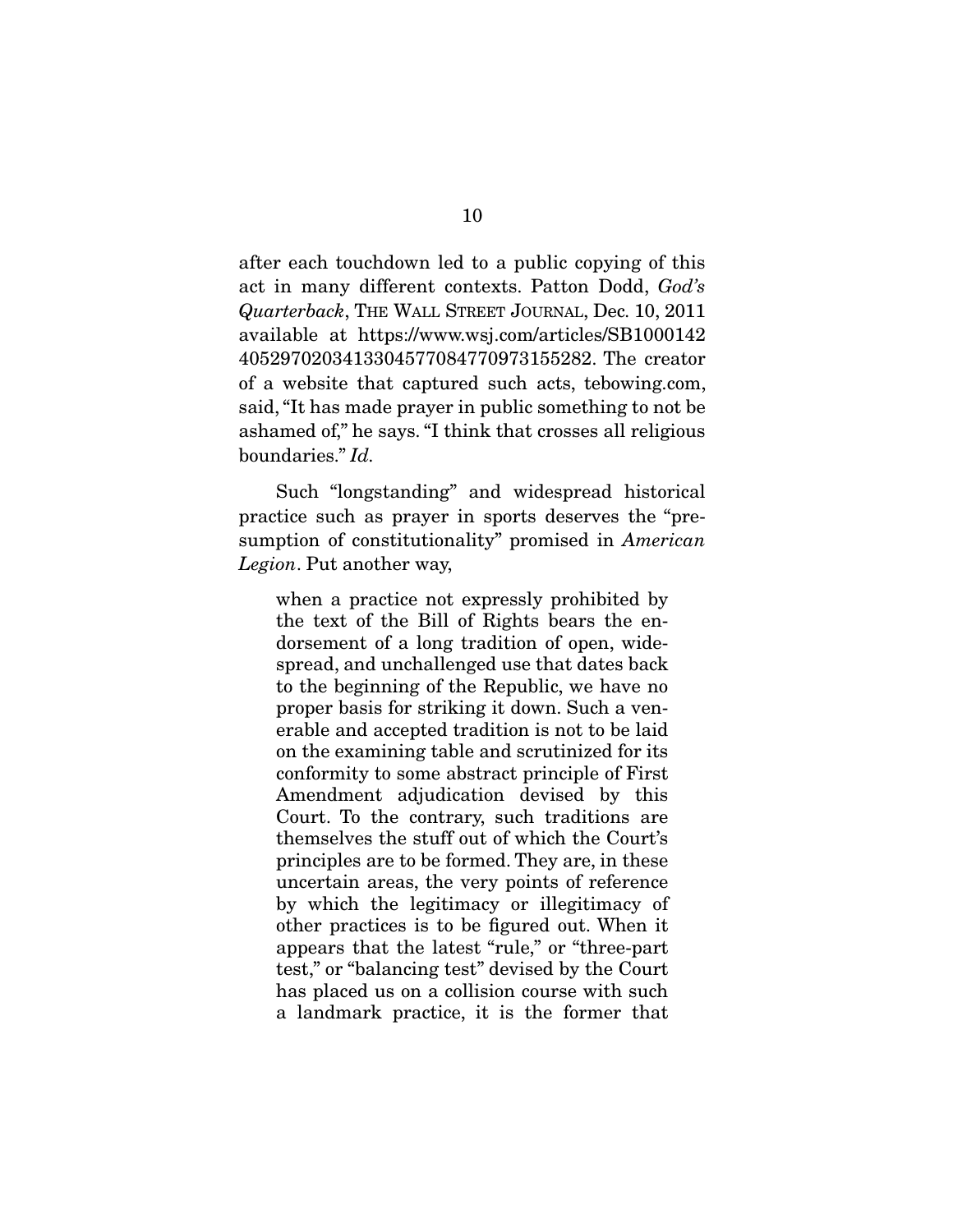must be recalculated by us, and not the latter<br>that must be abandoned by our citizens. that must be abandoned by our citizens.

Rutan v. Republican Party, 497 U.S. 62, 95-96, 110<br>S. Ct. 2729, 2748, 111 L. Ed. 2d 52, 80 (1990) (Scalia, J., dissenting). Instead of recognizing this, the lower court opinion failed to even attempt to address the his- $\frac{1}{2}$  $\frac{1}{2}$  fractice regarding  $\frac{1}{2}$  faith in  $\frac{1}{2}$ sports.

As Petitioner rightly points out, Santa Fe involved<br>a different set of facts – spoken prayer over school loudspeakers before a game that the Court determined was public and school sponsored as opposed to silent, private prayer that all knew was not supported by the school district. But the overwhelming evidence of historical practice of more overt acts of faith in the sports setting in public, as well as the instructions of  $\overline{A}$  meri-<br>can Legion recording such longstanding traditions can Legion regarding such longstanding traditions, makes obvious the constitutionality of Coach Kennedy's religious expression.  $\sum_{i=1}^{n}$  is religious expression.

### **II. Prohibiting Coaches from Engaging in Visible, Private Prayer at Public Schools Will Discourage Faithful Coaches and Teachers from Mentoring and Guiding At-Risk Youth with Disastrous Consequences.**

The Court has long recognized the dimension of moral development involved in education. "The role and purpose of the American public school system [is to] prepare pupils for citizenship in the Republic  $\dots$ inculcate the habits and manners of civility as values  $\mathbf{r}$ inculate the habits and manners of civility as values of  $\mathbf{r}$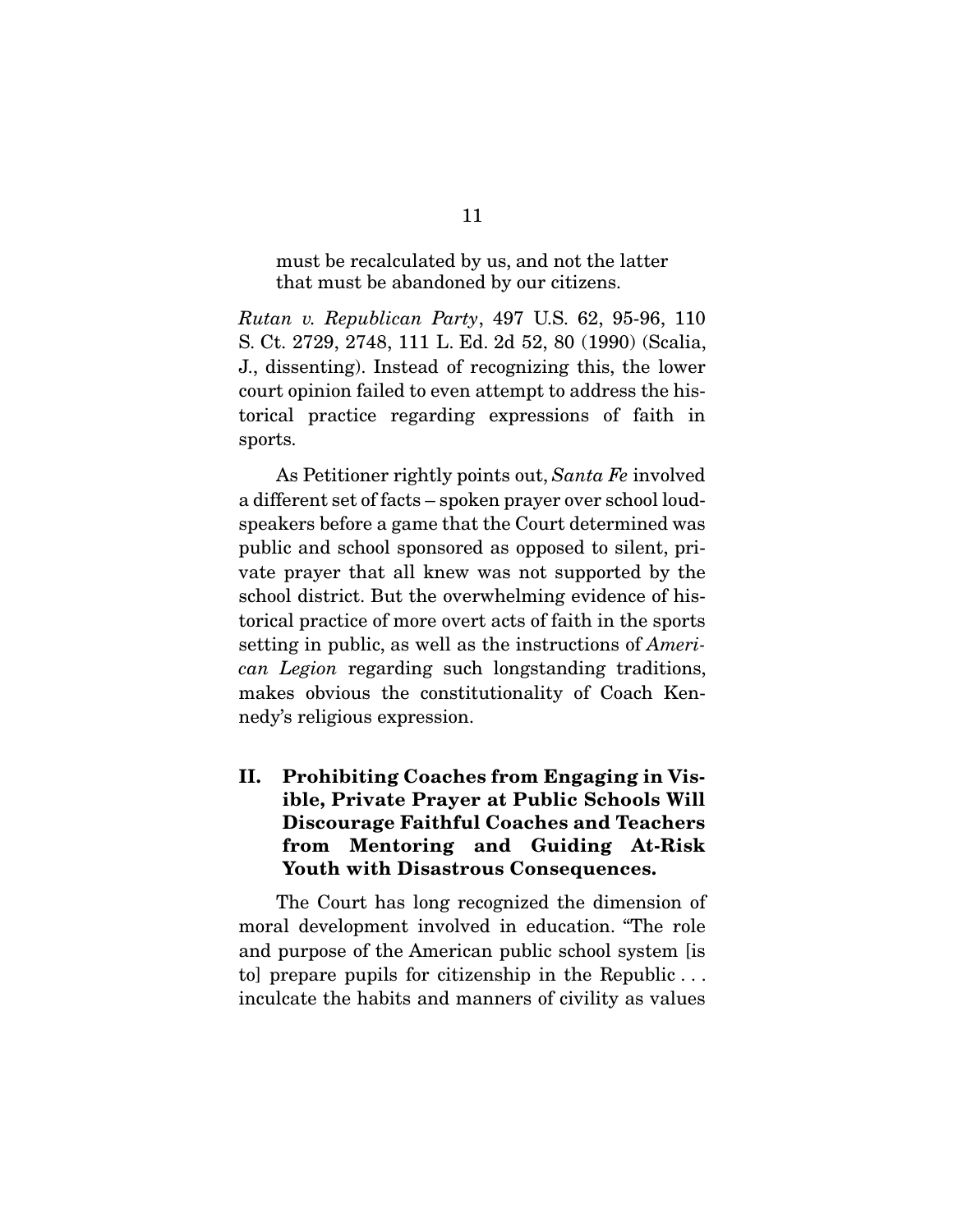in themselves conducive to happiness and as indispennity and the nation." Bethel Sch. Dist. v. Fraser, 478<br> $\frac{115}{115}$   $675$   $681$   $106$  S  $C_1$   $3159$   $3163$  90 J Fd  $3d549$ U.S. 675, 681, 106 S. Ct. 3159, 3163, 92 L. Ed. 2d 549, cently pointed out that the very Congress that passed the Establishment Clause explicitly recognized the critical relationship between religion, morality, and public-school instruction. Am. Legion, 139 S. Ct. at  $2087$  ("The prevelence of this philosophy at the time of 2087 ("The prevalence of this philosophy at the time of the founding is reflected in other prominent actions taken by the First Congress  $\ldots$  it reenacted the Northwest Territory Ordinance, which provided that '[r]eligion, morality, and knowledge, being necessary to good government and the happiness of mankind, schools and the means of education shall forever be encourand  $\binom{n}{k}$ aged. $'$ ").

 $\frac{1}{\pi}$  as a mean of  $\frac{1}{\pi}$  means  $\frac{1}{\pi}$  means  $\frac{1}{\pi}$  means  $\frac{1}{\pi}$  means of  $\frac{1}{\pi}$  means of  $\frac{1}{\pi}$  means of  $\frac{1}{\pi}$  means of  $\frac{1}{\pi}$  means of  $\frac{1}{\pi}$  means of  $\frac{1}{\pi}$  means of  $\frac{1}{$ cating such values. In  $\mathbf{P}_{\mathbf{r}}$  is  $\mathbf{P}_{\mathbf{r}}$  in  $\mathbf{P}_{\mathbf{r}}$  in  $\mathbf{P}_{\mathbf{r}}$ 

Sport, properly directed, develops character, makes a person courageous, a generous loser, and a gracious victor; it refines the senses, gives intellectual penetration, and steels the will to endurance  $\ldots$  sport is an occupation of the whole person, and while perfecting the body is an instrument of the mind, it also makes the mind itself a more refined instrument for the search and communication of ment for the search and communication of<br>truth truth.

SPORTS AND CHRISTIANITY at 257.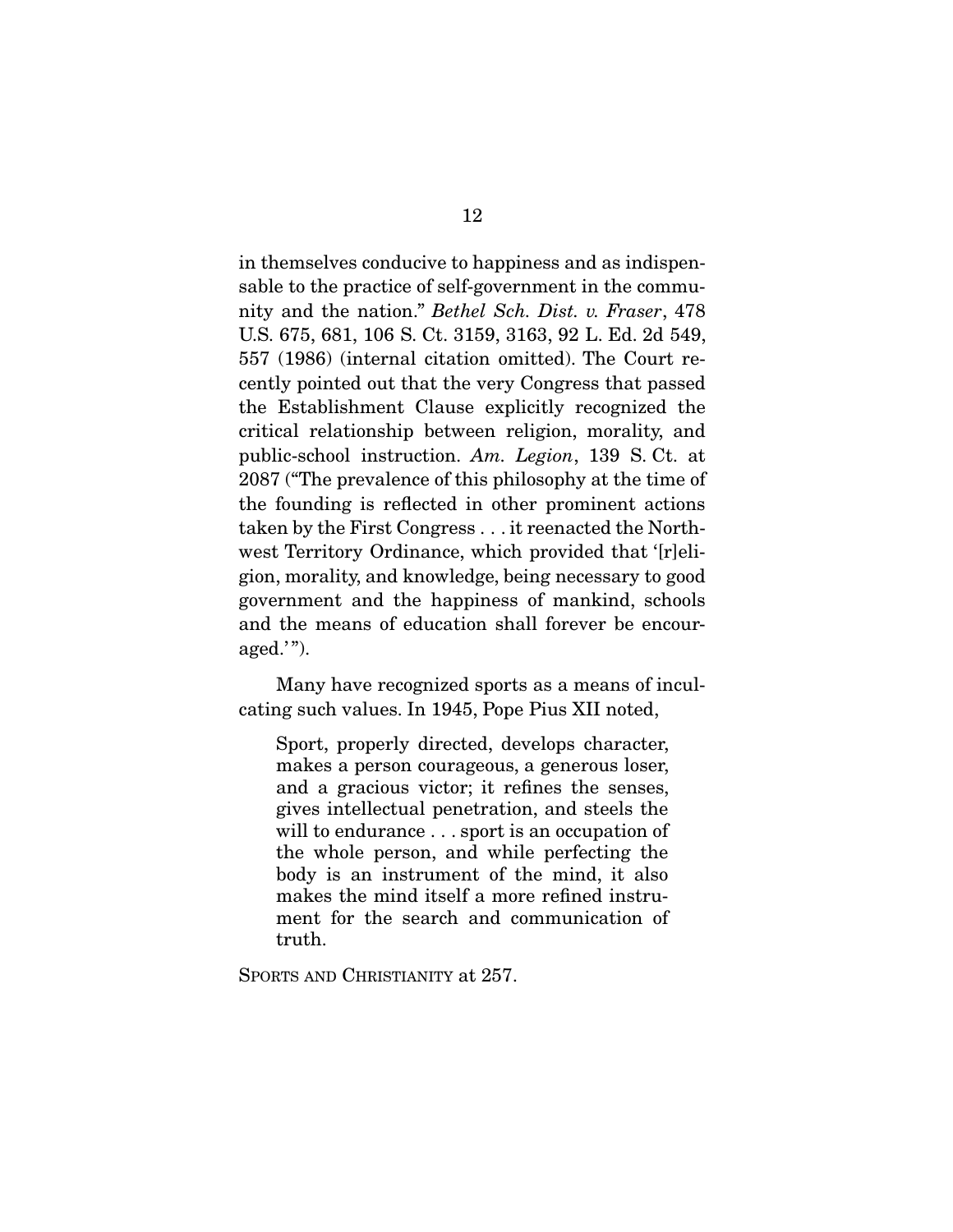Athleticism alone, however, does not good charac-<br>ter make: the headlines are replete with the moral shortcomings of gifted athletes. Indeed, some studies have even shown a correlation between participation in sports and involvement in aggressive behavior. See, e.g., Jodi M. Burton and Dr. Lisa A Marshall, Protective Factors for Youth Considered At Risk of Criminal Behaviour: Does Participation in Extracurricular Activities Help?, 15 Criminal Behaviour and Mental Health<br>46-64 (Mar. 2005). 46-64 (Mar. 2005).

Instead, the nature of the sports environment cultivated by coaches, mentors, and teammates is critical to positive outcomes. Peter Arnold, Sport, Moral Devel-<br>coment, and the Bole of the Teacher: Implications for opment, and the Role of the Teacher: Implications for Research and Moral Education, 53 Quest. 135-150 (2001). A 2017 study of adolescents at risk of juvenile delinguency evaluated exactly what kind of sportsbased programs had the greatest success in reducing based programs had the greatest success in reducing  $\mathbf{1}$  delinquency.

More precisely, higher quality of the coach–<br>athlete relationships, better sociomoral atmosphere within the team, higher level of fair play attitudes by the coaches and the athletes, and more relational support of the coach were all related to lower levels of antisocial behavior and higher levels of prosocial behavior. ior and higher levels of prosocial behavior.

 $\overline{\phantom{a}}$ 

The findings that coach behaviors and the sociomoral climate at the sports club predicted intervention success were in line with dicted interventions were were in the with  $\mathbf{r}_1$ expectations that are  $\mathbf{r}_1$  from previous studies studies studies studies studies studies studies studies studies studies studies studies studies studies studies studies studies studies studies studies studie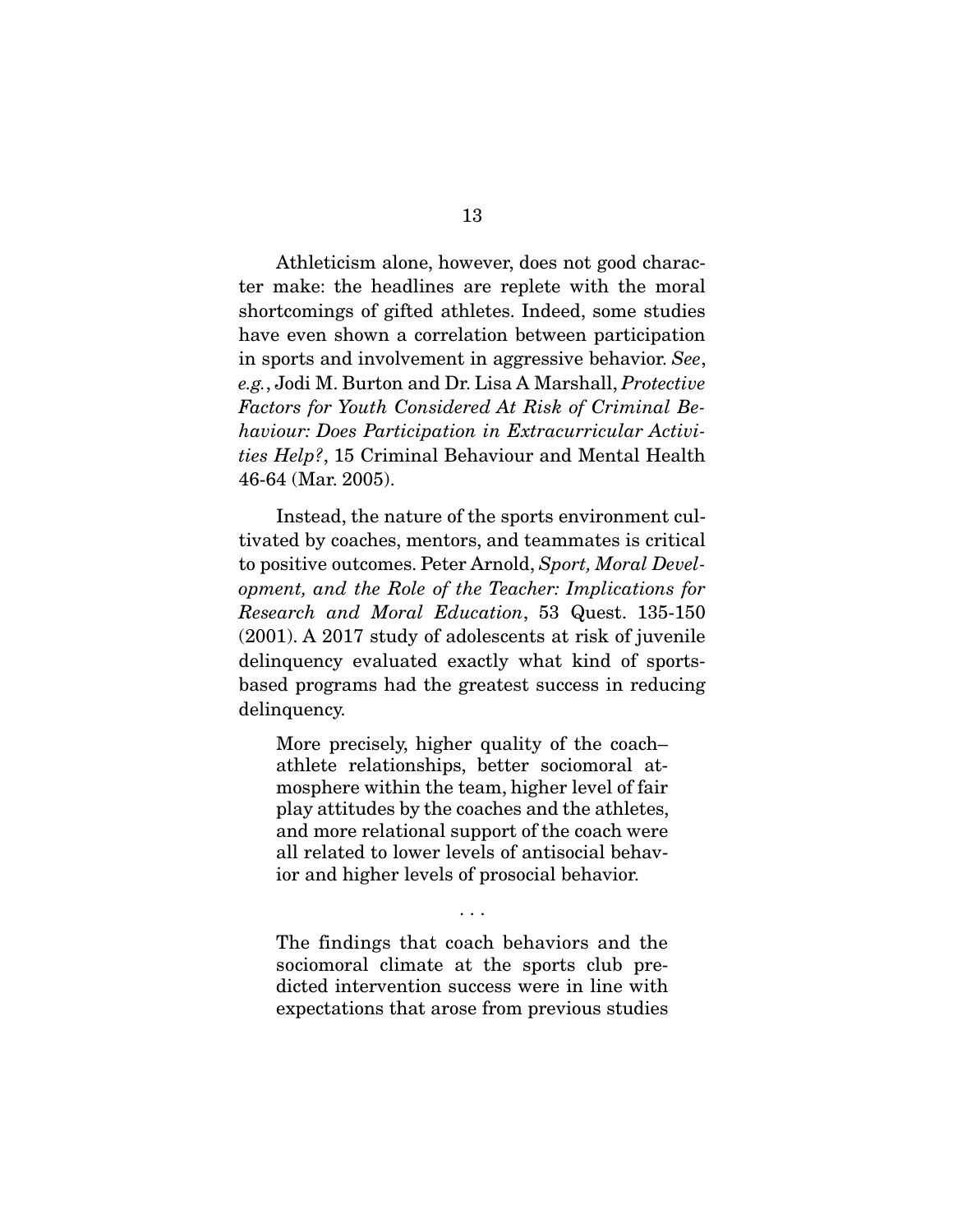on the relation between sports participation<br>and youth development.... Positive educational behaviors of the coach may directly reduce antisocial tendencies and reinforce prosocial behavior, and contribute to the quality of the sports environment. Coaches for atrisk youths should  $\ldots$  be reflective of their own behaviors as a role model to maximize the potential of sports-based interventions. The positive skills, virtues, and relationships. that are developed in the sports environment can then be used into the broader life domains, improving risk and protective factors, mains, improving risk and protective factors, and preventing juvenile delinquency.

Anouk Spruit, et al., Predictors of Intervention Success in a Sports-Based Program for Adolescents at Risk of Juvenile Delinquency, 62 International Journal of Offender Therapy and Comparative Criminology, 1535-1555 available at https://journals.sagepub.com/ doi/full/10.1177/0306624X17698055 (internal citations  $\frac{1}{2}$ omitted).

The positive effect of the cultivation of a "socio-<br>moral atmosphere" aligns with significant academic research on the power of religion broadly in improving the lives of at-risk youth. In fact, youth participation in religious activities has an inverse relationship with. criminal delinguency in youth populations. "There is [] increasing evidence that religious involvement may lower the risks of a broad range of delinquent behaviors, including both minor and serious forms of criminal behavior." BRYAN JOHNSON & CURTIS SCHROEDER, RELIGION, CRIME, & CRIMINAL JUSTICE SCHROEDER, RELIGION, CRIME, & CRIMINAL JUSTICE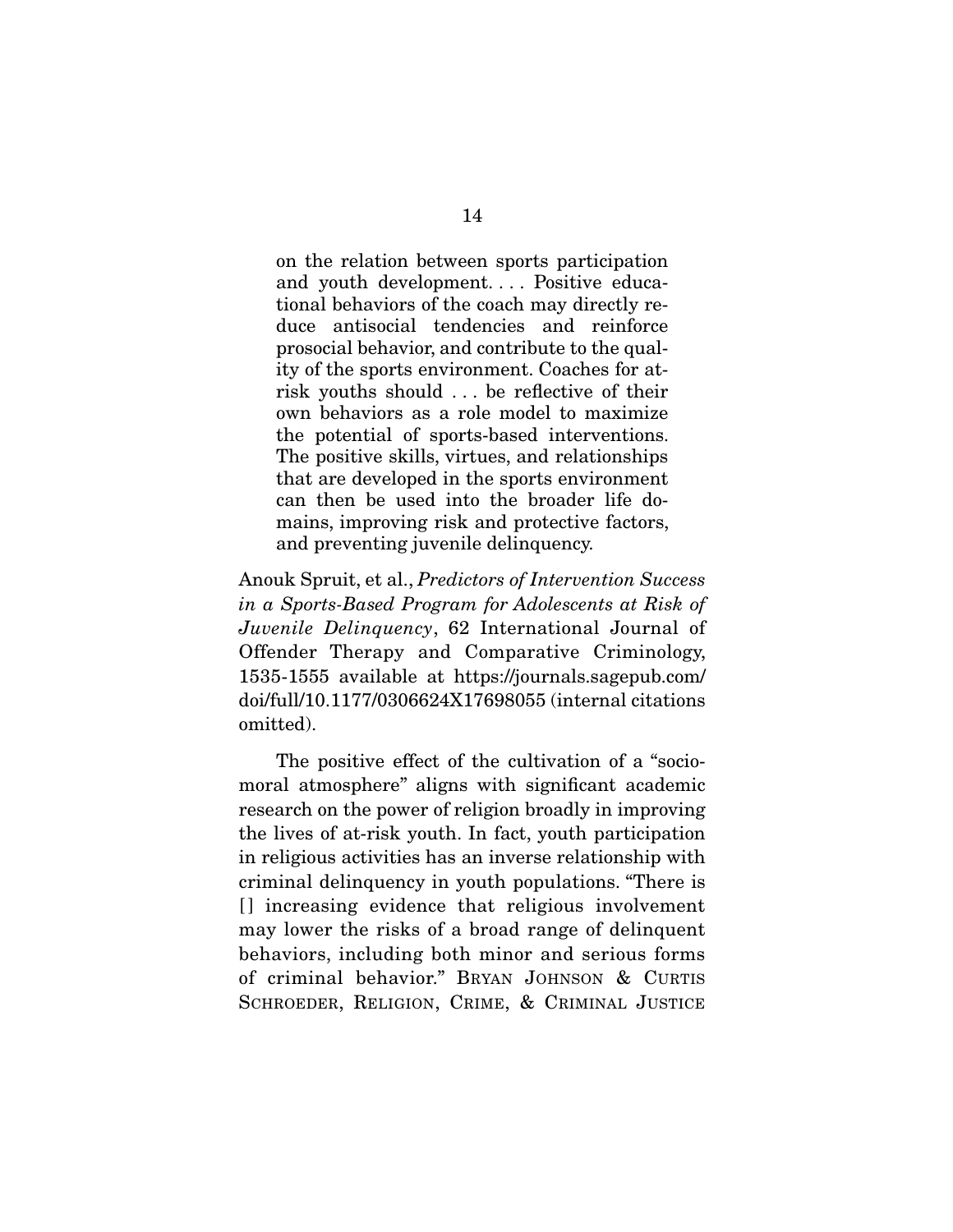(2014) available at http://www.baylorisr.org/wp-con-<br>tent/uploads/ReligionCrime-and-Criminal-Justice.pdf; see also David Evans et al., Religion, Social Bonds, and<br>Delinquares, 17, Devient, Bobavier, 43,70 (1996), In Delinquency, 17 Deviant Behavior 43-70 (1996). In fact, of 109 studies on the relationship between criminal delinquency and religious adherence "the vast majority of the studies report[ed] a beneficial relationship between measures of religion or religious commitment and various crime and delinquency measures or out- $\frac{1}{2}$  comes." Id. Of the 109 studied, 97 found a beneficial nality. Id. These findings should cause the Court great pause in doing anything to discourse the religious ex- $\mathbf{P}$  and  $\mathbf{P}$  are completely.

The effect on specific segments of at-risk youth<br>are even more pronounced. Specific to low-income neighborhoods, researchers have found that church attendance made "young black males from highpoverty neighborhoods substantially more likely to 'escape' poverty, crime and other social ills." DAVID LARSON & BYRON JOHNSON, RELIGION: THE FORGOTTEN FACTOR IN CUTTING YOUTH CRIME AND SAVING AT-RISK URBAN YOUTH (1998) available at https://www. manhattan-institute.org/html/religion-forgotten-factorcutting-youth-crime-and-saving-risk-urban-youth-5880.html; see also Richard Freeman, Who Escapes?<br>The Pelation of Church Going and Other Bachground. The Relation of Church-Going and Other Background Factors to the Socio-Economic Performance of Black Male Youths From Inner-City Poverty Tracts, National Bureau of Economic Research, Cambridge, MA (1985)  $B_{\text{total}}$  of  $\frac{1}{2}$   $\frac{1}{2}$   $\frac{1}{2}$   $\frac{1}{2}$   $\frac{1}{2}$   $\frac{1}{2}$   $\frac{1}{2}$   $\frac{1}{2}$   $\frac{1}{2}$   $\frac{1}{2}$   $\frac{1}{2}$   $\frac{1}{2}$   $\frac{1}{2}$   $\frac{1}{2}$   $\frac{1}{2}$   $\frac{1}{2}$   $\frac{1}{2}$   $\frac{1}{2}$   $\frac{1}{2}$   $\frac{1}{2}$   $\frac{1}{2}$ available at https://www.nber.org/papers/w1656.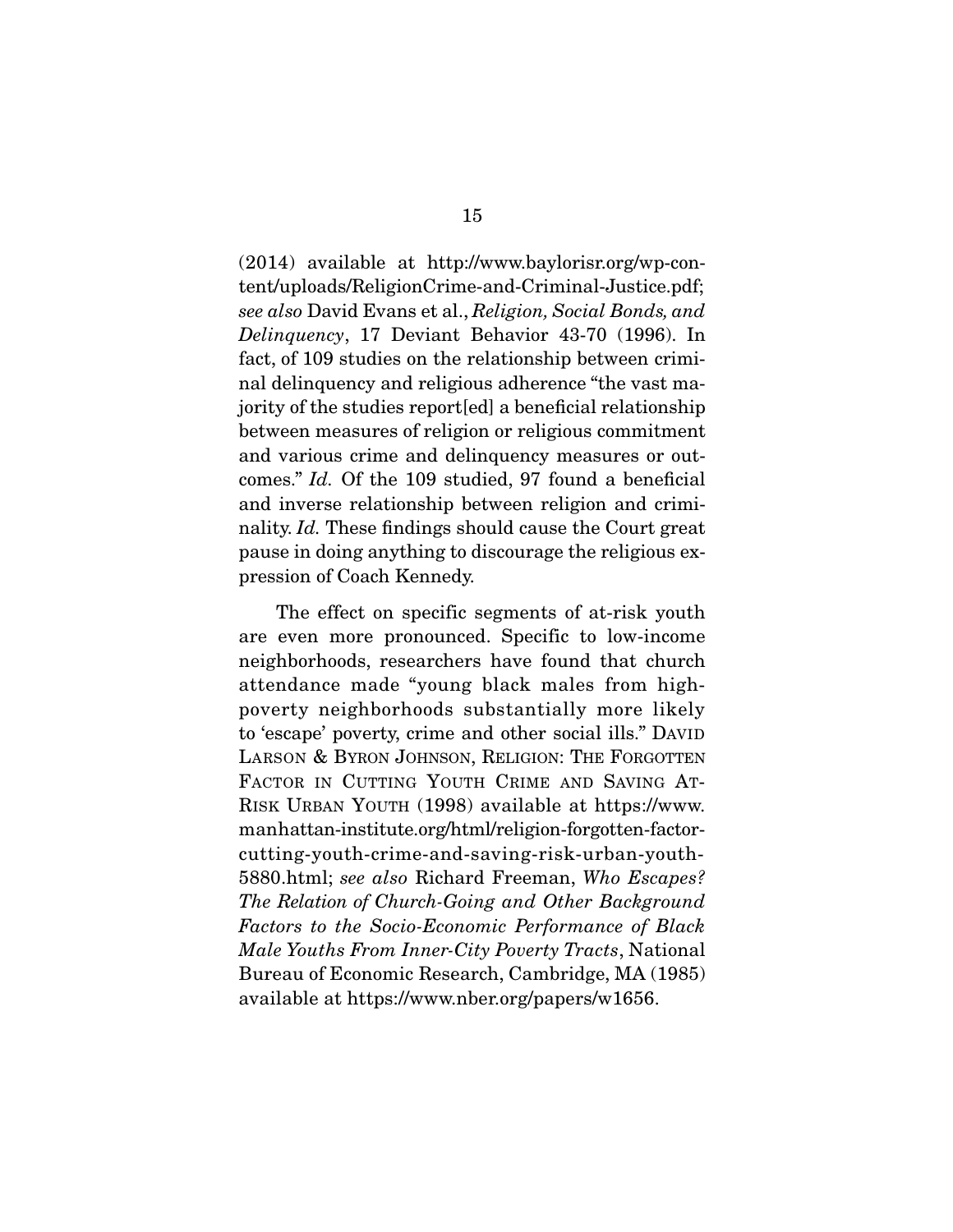Mr. Brewer has dedicated his life to battling fa-<br>therlessness in America. "According to many social scientists and theologians, we live in a 'fatherless generation' that is characterized by family breakdown and dysfunction and is leading to social and moral fragmentation." SPORTS AND CHRISTIANITY at 36. One in four children in the United States grows up without a father, "the highest rate of children living in single-parent households of any nation in the world." Jack ent households of any nation in the world. Take<br>Brewer, Fatherlessness and its Effects on American So-<br>gigty, America, First, Policy, Institute, Feb. 15, 2022 ciety, America First Policy Institute, Feb. 15, 2022 uploads/files/Fatherhood\_Research\_Paper\_V2.pdf.  $U_P$  which is a property  $\frac{1}{2}$  or  $\frac{1}{2}$ .  $\frac{1}{2}$  and  $\frac{1}{2}$ . Children without fathers fare "far worse" in nearly  $\cdots$ , metric.

90 percent of all homeless and runaway chil-<br>dren (Research and Statistics), 63 percent of teen suicides, and 85 percent of children and teens with behavioral disorders come from fatherless homes (Martinez, 2011). Similarly, fatherless families are 25 percent more likely to raise children in poverty (U.S. Census Bureau,  $2020$ ). Children without fathers are also 10 times more likely to abuse chemical substances, and 71 percent of all children who abuse substances come from fatherless homes (National Center for Fathering). (National Center for Fathering).

#### Id.

However, at-risk youth with a mentor in their life<br>"are 46 percent less likely to use drugs and 81 percent  $\cdots$  46 percent less likely to use drugs and  $\cdots$  percent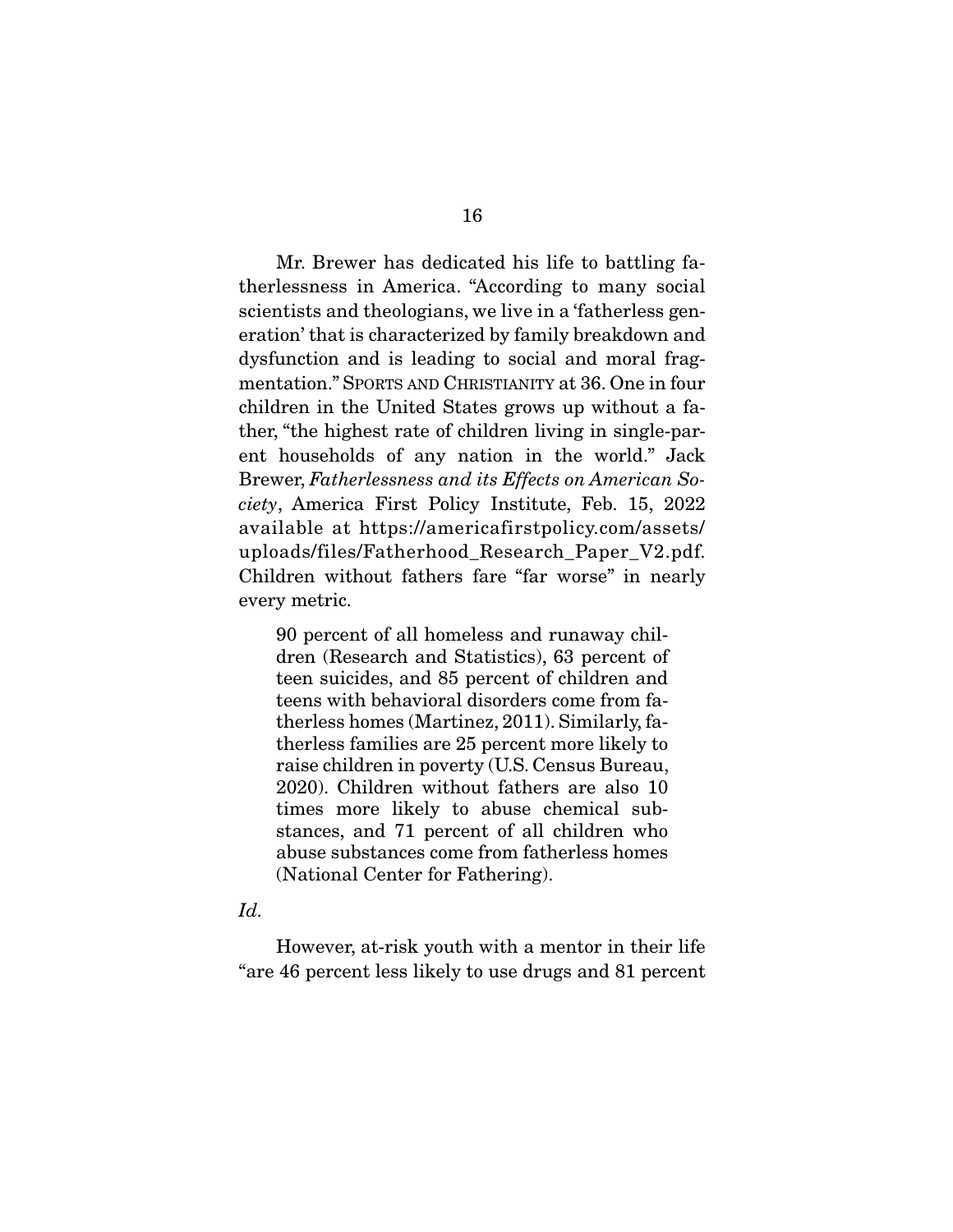extracurricular activities."  $Id$ . Researchers in this area are exploring how sport can be used as a vehicle character attributes and practices for healthy civil engagement." See, e.g., TESS KAY, FATHERING THROUGH SPORT AND LEISURE (2009).

Coach Holtz's and Mr. Brewer's life stories vali-<br>date the scientific findings. Sports, mentorship, and faith played a vital role in Mr. Brewer's escape from a difficult upbringing. Mr. Brewer grew up in poverty in Grapevine, Texas, and when he was 11 years old he had to help his own father with reading. His mother's rich faith had a lifelong impact on him, and the skills of discipline and teamwork that he learned on the football field helped drive him forward. This, alone, was not enough, and Mr. Brewer stumbled in his faith until a friend's encounter with death led to a re-commitment to Christ that catalyzed his life and made him a na- $\frac{1}{\pi}$  that catalyzed him a narrow  $\frac{1}{\pi}$ tional champion for fatherhood and mentorship of atrisk youth.

 Similarly, faith shaped the life of Coach Lou Holtz. but turned to his faith to overcome the challenges he faced growing up, in the military, on the field, and in the coaching profession. "Don't lose your faith. I don't know how people get along without faith," he said. "I can't begin to tell you how many times I prayed when Michigan was on our 2-yard line... Have faith in God, because God won't make your life easier but he will always be there with you." Lucas Masin-Moyer, Lou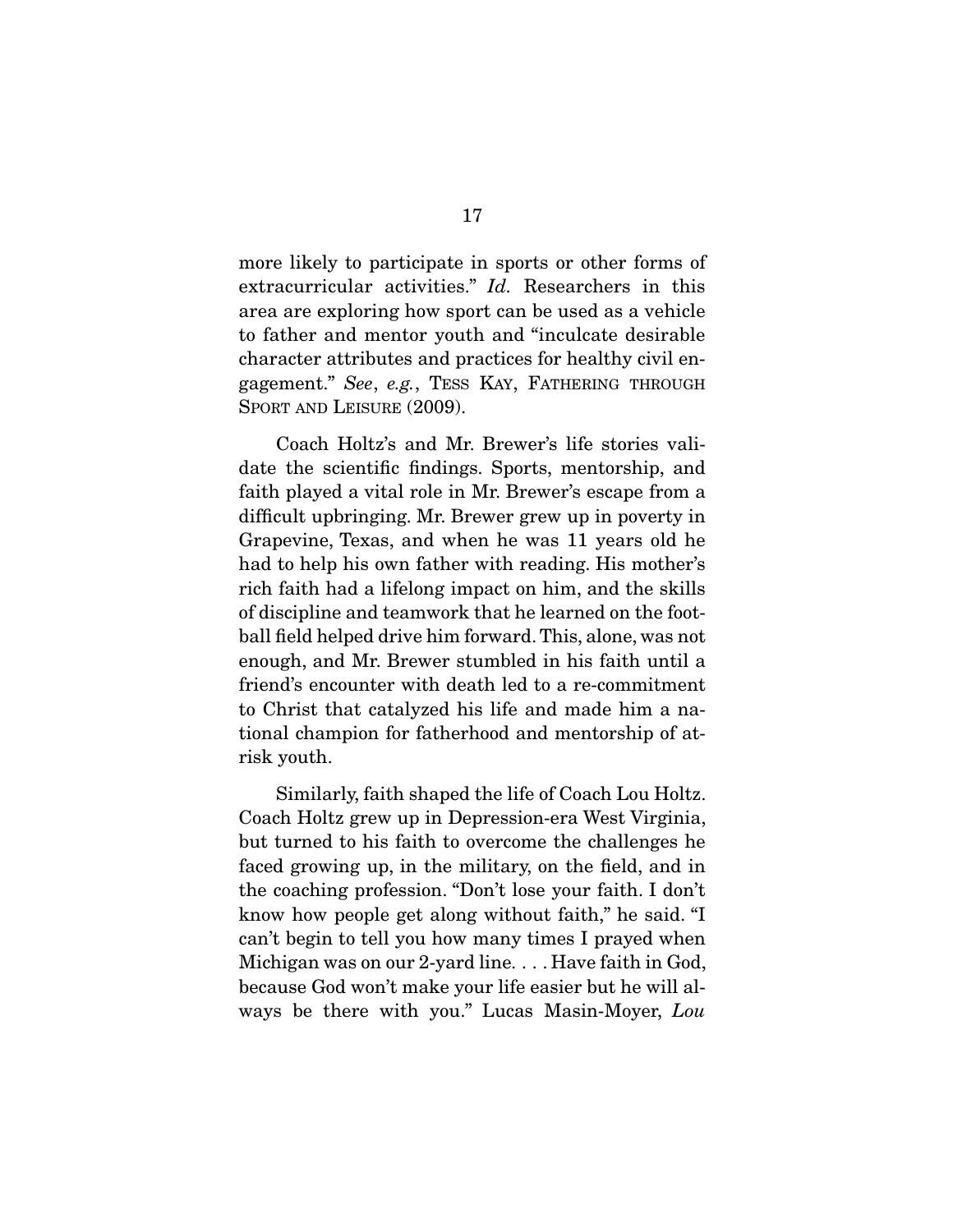Holtz Discusses Importance of Faith, Purpose, THE OBSERVER, Feb. 12, 2018, available at https://ndsmc observer.com/2018/02/holtz-faith-purpose/. "We are born basically to serve our Lord and help other people." Id.

Mr. Brewer and Coach Holtz are not alone. A wide<br>body of biography exists on the impact that prayer and faith have had in the transformation of the lives of athletes and coaches. SPORTS AND CHRISTIANITY at 144 ("A seemingly limitless market for biographies of Christian athletes and coaches is fed by some of the most popular Christian publishing houses."). Indeed, Super Bowl coach Tony Dungy, who publicly integrated faith. in his NFL coaching career, wrote a memoir emphasizing the power of faith in his life: "People look at me and see a calm, cool guy on the sidelines, and I want them to know that my Christian faith affects my the coaching and everything I do." Kevin Jackson, Super Bowl Coach Dungy Emphasizes God as Priority in Memoir, CHRISTIAN POST, Jul. 11, 2007 available at https://www.christianpost.com/news/super-bowl-coachdungy-emphasizes-god-as-priority-in-memoir.html. dung $\alpha$ -priority-in-memoir.html...

Strong coaches with strong faith can exhibit pro-<br>social behavior, provide guidance and motivation, and make all the difference in the lives of at-risk youth, but they will not choose to work in public schools if forced to shed their constitutional rights at the schoolhouse gate. The lower court's denial of rehearing en banc argued that "[a]n integral part of Kennedy's job was serving as a mentor and role model to students" and that Coach Kennedy described himself this way in depositions. Kennedy, 2021 U.S. App. LEXIS 21253, at  $*39$ .